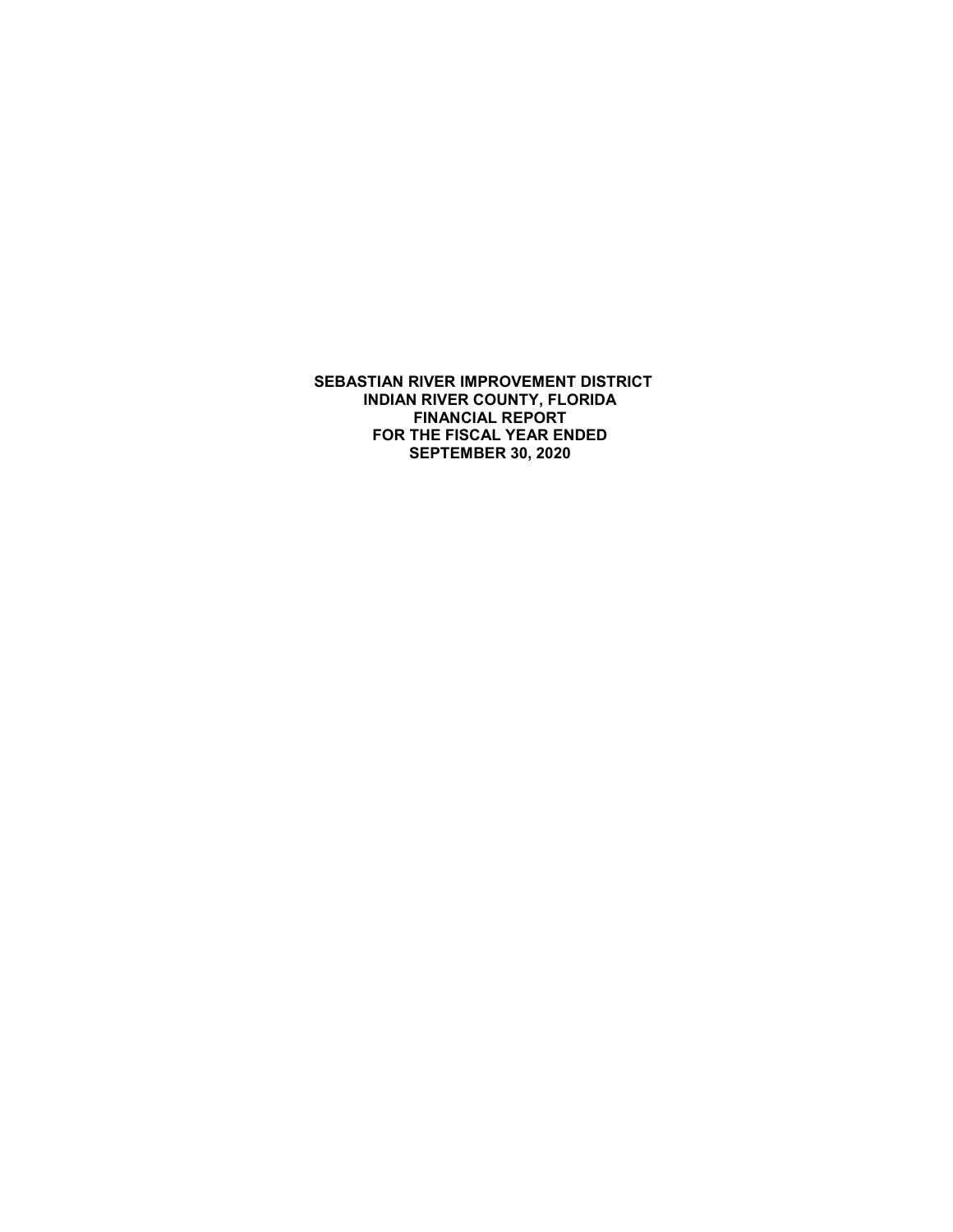# **SEBASTIAN RIVER IMPROVEMENT DISTRICT INDIAN RIVER COUNTY, FLORIDA**

# **TABLE OF CONTENTS**

|                                                                    | Page      |
|--------------------------------------------------------------------|-----------|
| INDEPENDENT AUDITOR'S REPORT                                       | $1 - 2$   |
| <b>MANAGEMENT'S DISCUSSION AND ANALYSIS</b>                        | $3 - 5$   |
| <b>BASIC FINANCIAL STATEMENTS</b>                                  |           |
| <b>Government-Wide Financial Statements:</b>                       |           |
| <b>Statement of Net Position</b><br><b>Statement of Activities</b> | 6<br>7    |
| <b>Fund Financial Statements:</b>                                  |           |
| <b>Balance Sheet - Governmental Funds</b>                          | 8         |
| Statement of Revenues, Expenditures and Changes in Fund Balances - |           |
| Governmental Funds                                                 | 9         |
| Notes to the Financial Statements                                  | $10 - 16$ |
| <b>REQUIRED SUPPLEMENTARY INFORMATION</b>                          |           |
| Schedule of Revenues, Expenditures and Changes in Fund Balance -   |           |
| Budget and Actual - General Fund                                   | 17        |
| Notes to Required Supplementary Information                        | 18        |
| INDEPENDENT AUDITOR'S REPORT ON INTERNAL CONTROL OVER FINANCIAL    |           |
| REPORTING AND COMPLIANCE AND OTHER MATTERS BASED ON AN AUDIT       |           |
| OF FINANCIAL STATEMENTS PERFORMED IN ACCORDANCE WITH               |           |
| <b>GOVERNMENT AUDITING STANDARDS</b>                               | $19 - 20$ |
| INDEPENDENT AUDITOR'S REPORT ON COMPLIANCE WITH THE REQUIREMENTS   |           |
| OF SECTION 218.415, FLORIDA STATUTES, REQUIRED BY RULE 10.556(10)  |           |
| OF THE AUDITOR GENERAL OF THE STATE OF FLORIDA                     | 21        |
| MANAGEMENT LETTER REQUIRED BY CHAPTER 10.550 OF THE RULES          |           |
| OF THE AUDITOR GENERAL OF THE STATE OF FLORIDA                     | 22-23     |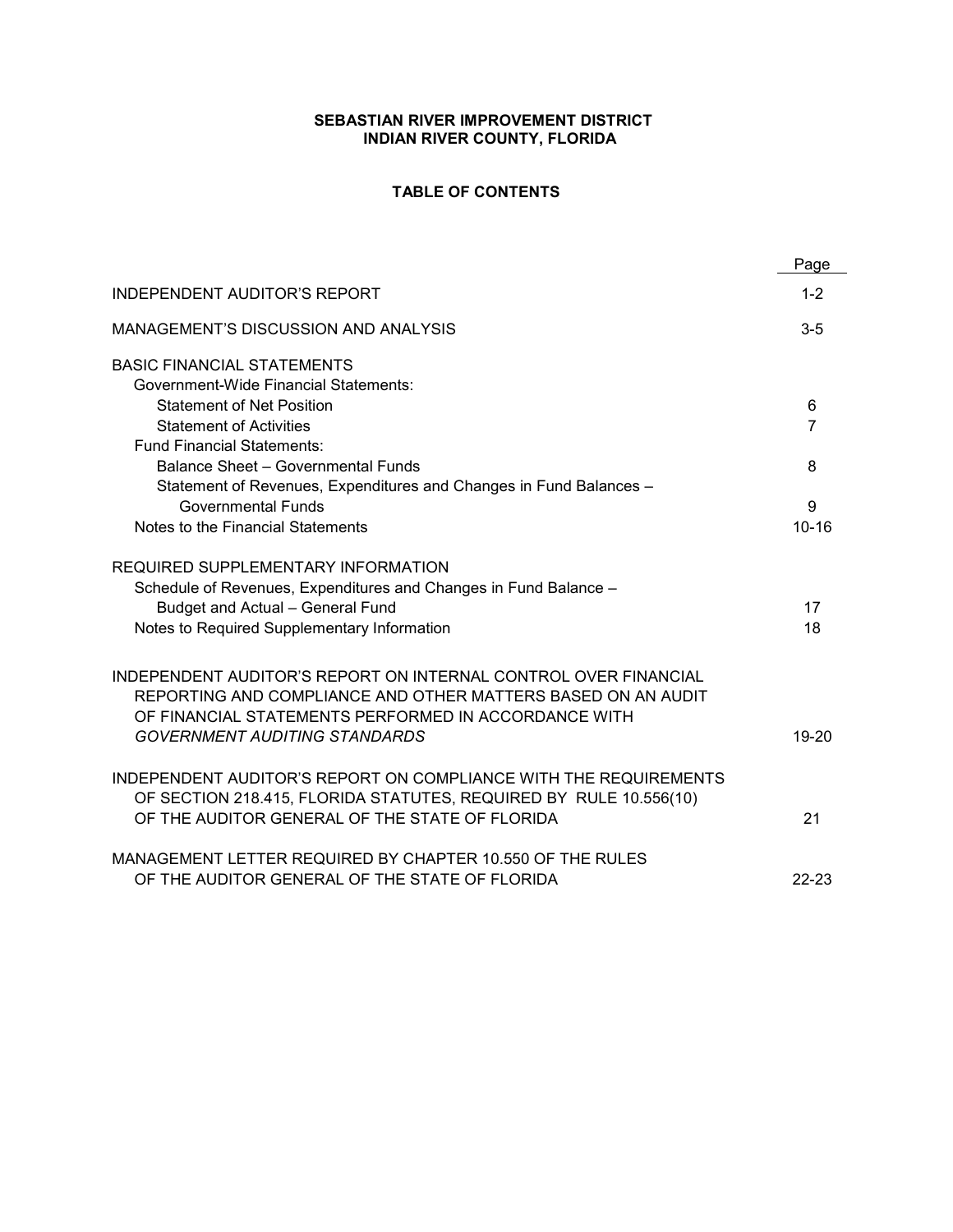

951 Yamato Road · Suite 280 Boca Raton, Florida 33431 (561) 994-9299 ▪ (800) 299-4728 Fax (561) 994-5823 www.graucpa.com

# **INDEPENDENT AUDITOR'S REPORT**

To the Board of Supervisors Sebastian River Improvement District Indian River County, Florida

# **Report on the Financial Statements**

We have audited the accompanying financial statements of the governmental activities and the major fund of Sebastian River Improvement District, Indian River County, Florida ("District") as of and for the fiscal year ended September 30, 2020, and the related notes to the financial statements, which collectively comprise the District's basic financial statements as listed in the table of contents.

# **Management's Responsibility for the Financial Statements**

Management is responsible for the preparation and fair presentation of these financial statements in accordance with accounting principles generally accepted in the United States of America; this includes the design, implementation, and maintenance of internal control relevant to the preparation and fair presentation of financial statements that are free from material misstatement, whether due to fraud or error.

## **Auditor's Responsibility**

Our responsibility is to express opinions on these financial statements based on our audit. We conducted our audit in accordance with auditing standards generally accepted in the United States of America and the standards applicable to financial audits contained in *Government Auditing Standards*, issued by the Comptroller General of the United States. Those standards require that we plan and perform the audit to obtain reasonable assurance about whether the financial statements are free from material misstatement.

An audit involves performing procedures to obtain audit evidence about the amounts and disclosures in the financial statements. The procedures selected depend on the auditor's judgment, including the assessment of the risks of material misstatement of the financial statements, whether due to fraud or error. In making those risk assessments, the auditor considers internal control relevant to the entity's preparation and fair presentation of the financial statements in order to design audit procedures that are appropriate in the circumstances, but not for the purpose of expressing an opinion on the effectiveness of the entity's internal control. Accordingly, we express no such opinion. An audit also includes evaluating the appropriateness of accounting policies used and the reasonableness of significant accounting estimates made by management, as well as evaluating the overall presentation of the financial statements.

We believe that the audit evidence we have obtained is sufficient and appropriate to provide a basis for our audit opinions.

## **Opinions**

In our opinion, the financial statements referred to above present fairly, in all material respects, the respective financial position of the governmental activities and the major fund of the District as of September 30, 2020, and the respective changes in financial position thereof for the fiscal year then ended in accordance with accounting principles generally accepted in the United States of America.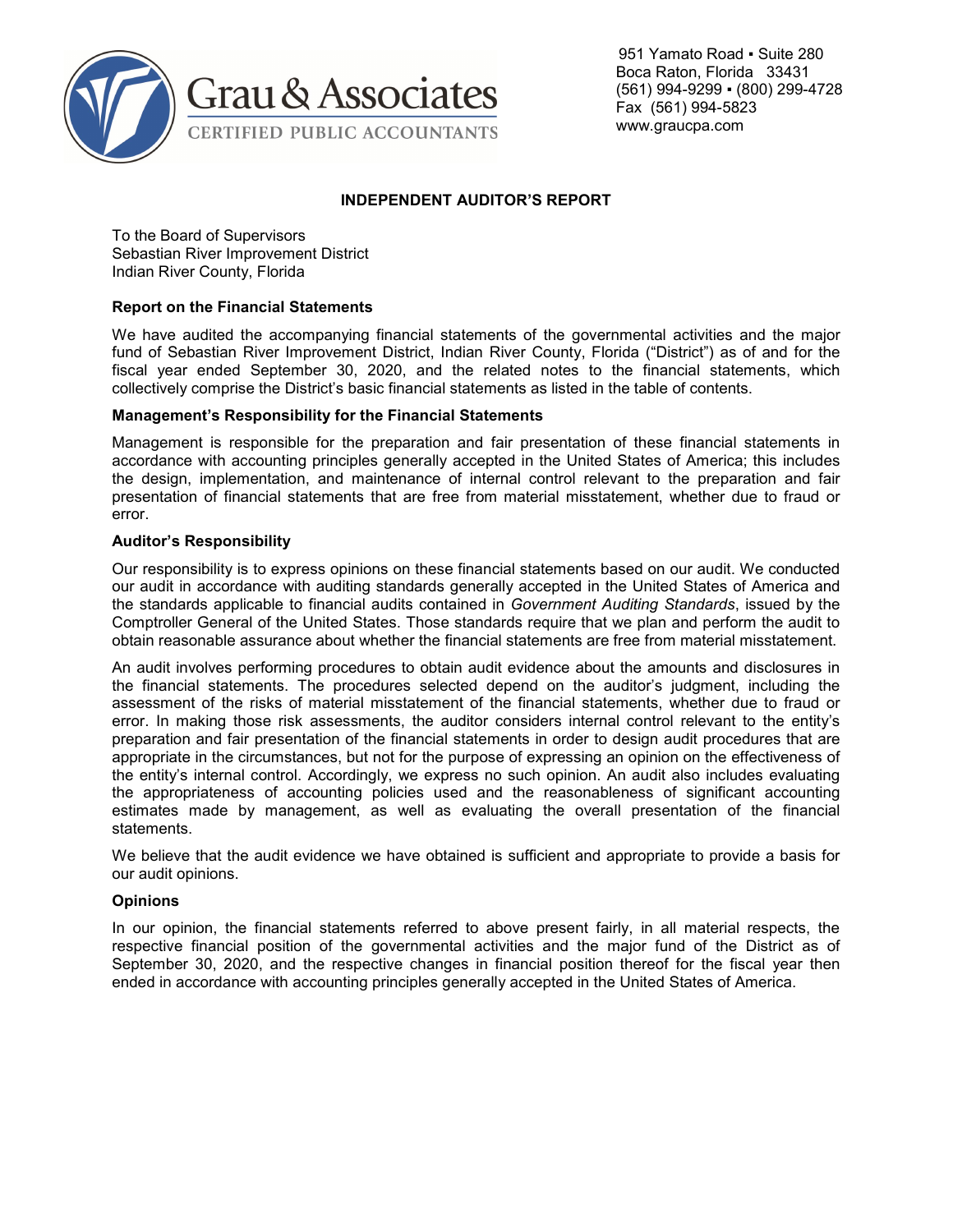## **Other Matters**

#### *Required Supplementary Information*

Accounting principles generally accepted in the United States of America require that the management's discussion and analysis and budgetary comparison information be presented to supplement the basic financial statements. Such information, although not a part of the basic financial statements, is required by the Governmental Accounting Standards Board, who considers it to be an essential part of financial reporting for placing the basic financial statements in an appropriate operational, economic, or historical context. We have applied certain limited procedures to the required supplementary information in accordance with auditing standards generally accepted in the United States of America, which consisted of inquiries of management about the methods of preparing the information and comparing the information for consistency with management's responses to our inquiries, the basic financial statements, and other knowledge we obtained during our audit of the basic financial statements. We do not express an opinion or provide any assurance on the information because the limited procedures do not provide us with sufficient evidence to express an opinion or provide any assurance.

## **Other Reporting Required by** *Government Auditing Standards*

In accordance with *Government Auditing Standards*, we have also issued our report dated June 29, 2021, on our consideration of the District's internal control over financial reporting and on our tests of its compliance with certain provisions of laws, regulations, contracts, grant agreements and other matters. The purpose of that report is solely to describe the scope of our testing of internal control over financial reporting and compliance and the results of that testing, and not to provide an opinion on the effectiveness of the District's internal control over financial reporting or on compliance. That report is an integral part of an audit performed in accordance with *Government Auditing Standards* in considering the District's internal control over financial reporting and compliance.

Derar & Association

June 29, 2021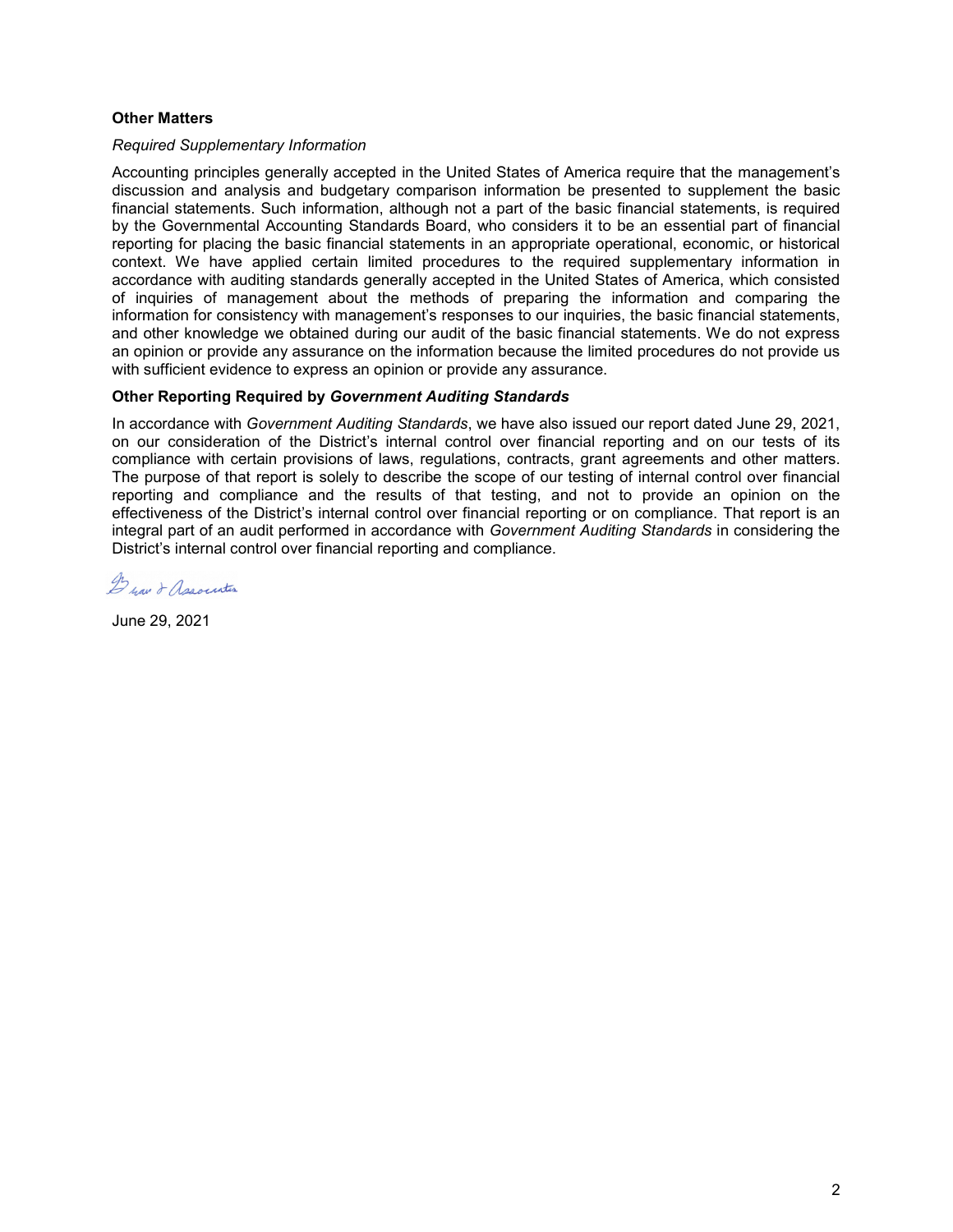## **MANAGEMENT'S DISCUSSION AND ANALYSIS**

Our discussion and analysis of Sebastian River Improvement District, Indian River County, Florida ("District") provides a narrative overview of the District's financial activities for the fiscal year ended September 30, 2020. Please read it in conjunction with the District's Independent Auditor's Report, basic financial statements, accompanying notes and supplementary information to the basic financial statements.

# FINANCIAL HIGHLIGHTS

- The assets of the District exceeded its liabilities at the close of the most recent fiscal year resulting in a net position balance of \$257,144.
- The change in the District's total net position in comparison with the prior fiscal year was \$203,348, an increase. Key components of the District's net position and change in net position are reflected in the table in the government-wide financial analysis section.
- At September 30, 2020, the District's governmental funds reported combined ending fund balances of \$257,144, an increase of \$203,348 in comparison with the prior fiscal year. A portion of fund balance is assigned for subsequent year's expenditures and the remainder is unassigned fund balance which is available for spending at the District's discretion.

## OVERVIEW OF FINANCIAL STATEMENTS

This discussion and analysis are intended to serve as the introduction to the District's basic financial statements. The District's basic financial statements are comprised of three components: 1) government-wide financial statements, 2) fund financial statements, and 3) notes to the financial statements. This report also contains other supplementary information in addition to the basic financial statements themselves.

## Government-Wide Financial Statements

The government-wide financial statements are designed to provide readers with a broad overview of the District's finances, in a manner similar to a private-sector business.

The statement of net position presents information on all the District's assets, deferred outflows of resources, and liabilities with the residual amount being reported as net position. Over time, increases or decreases in net position may serve as a useful indicator of whether the financial position of the District is improving or deteriorating.

The statement of activities presents information showing how the government's net position changed during the most recent fiscal year. All changes in net position are reported as soon as the underlying event giving rise to the change occurs, regardless of the timing of related cash flows. Thus, revenues and expenses are reported in this statement for some items that will only result in cash flows in future fiscal periods.

The government-wide financial statements include all governmental activities that are principally supported by special assessment revenues. The District does not have any business-type activities. The governmental activities of the District include the general government (management) and maintenance functions.

## Fund Financial Statements

A fund is a grouping of related accounts that is used to maintain control over resources that have been segregated for specific activities or objectives. The District, like other state and local governments, uses fund accounting to ensure and demonstrate compliance with finance-related legal requirements. The District has one fund category: governmental funds.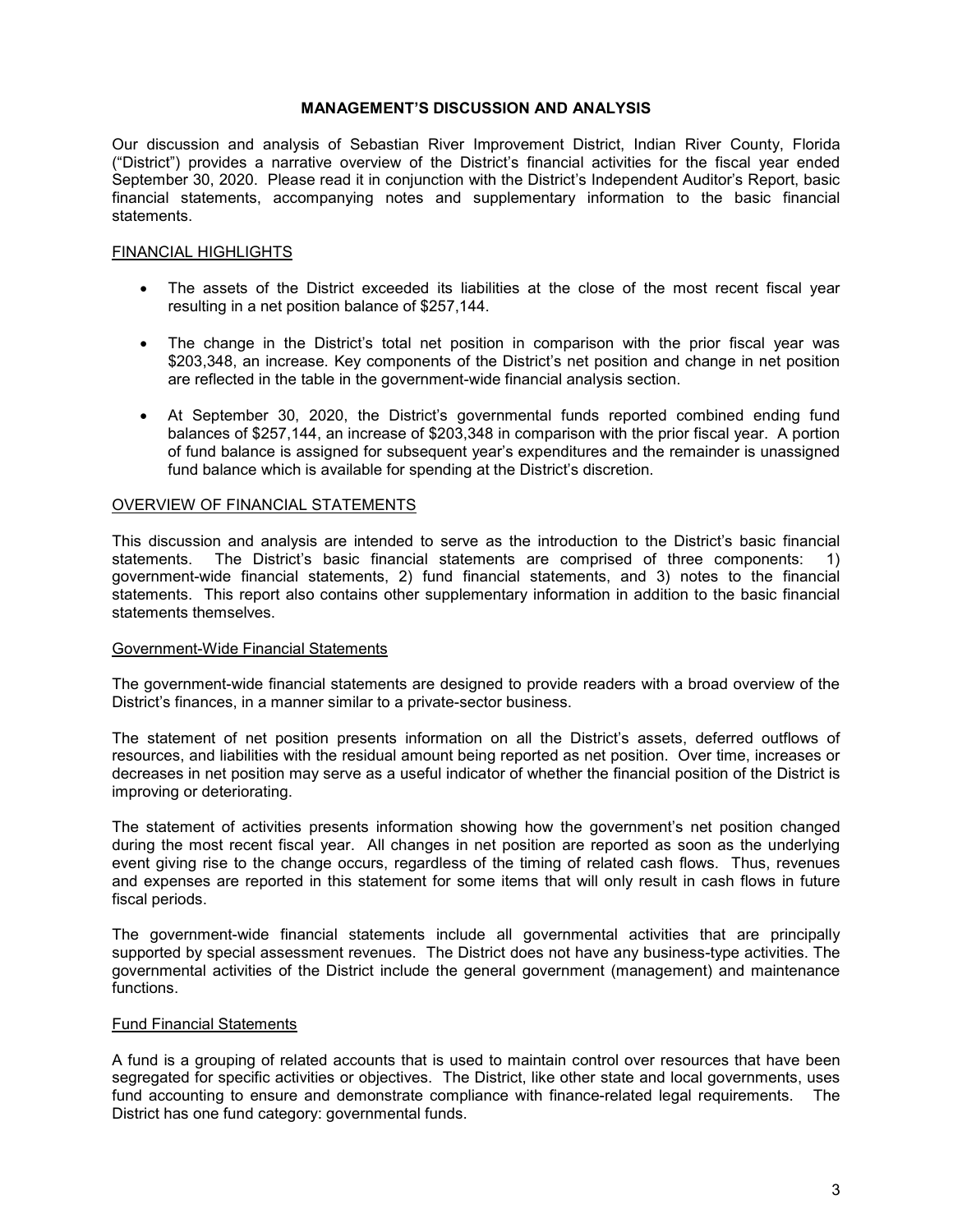# OVERVIEW OF FINANCIAL STATEMENTS (Continued)

#### Governmental Funds

Governmental funds are used to account for essentially the same functions reported as governmental activities in the government-wide financial statements. However, unlike the government-wide financial statements, governmental fund financial statements focus on near-term inflows and outflows of spendable resources, as well as on balances of spendable resources available at the end of the fiscal year. Such information may be useful in evaluating a District's near-term financing requirements.

Because the focus of governmental funds is narrower than that of the government-wide financial statements, it is useful to compare the information presented for governmental funds with similar information presented for governmental activities in the government-wide financial statements. By doing so, readers may better understand the long-term impact of the District's near-term financing decisions. Both the governmental fund balance sheet and the governmental fund statement of revenues, expenditures, and changes in fund balances provide a reconciliation to facilitate this comparison between governmental funds and governmental activities.

The District maintains one governmental funds for external reporting. Information is presented separately in the governmental fund balance sheet and the governmental fund statement of revenues, expenditures, and changes in fund balance for the general fund, which is considered a major fund.

The District adopts an annual appropriated budget for its general fund. A budgetary comparison schedule has been provided for the general fund to demonstrate compliance with the budget.

#### Notes to the Financial Statements

The notes provide additional information that is essential to a full understanding of the data provided in the government-wide and fund financial statements.

#### GOVERNMENT-WIDE FINANCIAL ANALYSIS

As noted earlier, net position may serve over time as a useful indicator of an entity's financial position. In the case of the District, assets exceeded liabilities at the close of the most recent fiscal year.

Key components of the District's net position are reflected in the following table:

| <b>NET POSITION</b><br>SEPEMBER 30. |  |         |   |         |  |  |
|-------------------------------------|--|---------|---|---------|--|--|
|                                     |  | 2020    |   | 2019    |  |  |
| Current and other assets            |  | 395,069 | S | 203,177 |  |  |
| Total assets                        |  | 395,069 |   | 203,177 |  |  |
| <b>Current liabilities</b>          |  | 137,925 |   | 149,381 |  |  |
| <b>Total liabilities</b>            |  | 137,925 |   | 149,381 |  |  |
| Net position                        |  |         |   |         |  |  |
| Unrestricted                        |  | 257,144 |   | 53,796  |  |  |
| Total net position                  |  | 257,144 |   | 53,796  |  |  |

The unrestricted net position may be used to meet the District's other obligations.

The District's net position increased during the most recent fiscal year. The majority of the increase was due to the sale of right of way access to other entities.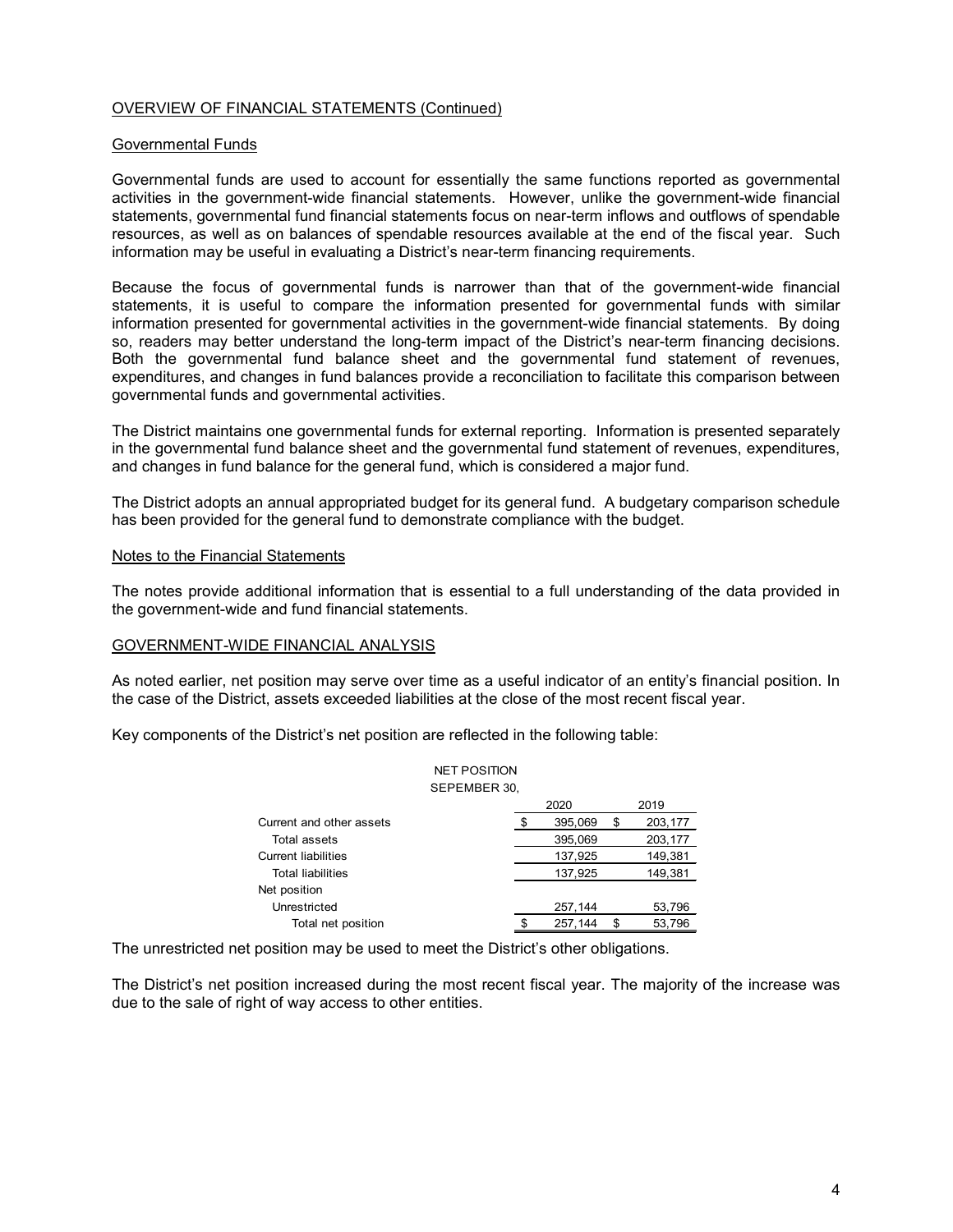# GOVERNMENT-WIDE FINANCIAL ANALYSIS (Continued)

#### Key elements of the change in net position are reflected in the following table:

| FOR THE FISCAL YEAR ENDED SEPTEMBER 30, |         |         |    |           |  |  |
|-----------------------------------------|---------|---------|----|-----------|--|--|
|                                         | 2020    |         |    | 2019      |  |  |
| Revenues:                               |         |         |    |           |  |  |
| Program revenues                        |         |         |    |           |  |  |
| Charges for services                    | \$      | 184,666 | \$ | 174,838   |  |  |
| General revenues                        |         | 455.744 |    | 27,666    |  |  |
| Total revenues                          | 640,410 |         |    | 202,504   |  |  |
| Expenses:                               |         |         |    |           |  |  |
| General government                      |         | 303,757 |    | 148,476   |  |  |
| Maintenance and operations              |         | 133,305 |    | 119,449   |  |  |
| Total expenses                          |         | 437,062 |    | 267,925   |  |  |
| Change in net position                  |         | 203,348 |    | (65, 421) |  |  |
| Net position - beginning                |         | 53,796  |    | 119,217   |  |  |
| Net position - ending                   | \$      | 257,144 | \$ | 53,796    |  |  |

CHANGES IN NET POSITION

As noted above and in the statement of activities, the cost of all governmental activities during the fiscal year ended September 30, 2020 was \$437,062. The costs of the District's activities were primarily funded by program revenues which is comprised primarily of assessments and general revenue. General revenue is mainly comprised of right of way and surplus property sales, permit fees, interest and other revenues. In total, expenses increased from the prior fiscal year, the majority of the increase was the result of an increase in professional services including the landscape maintenance and repairs.

## GENERAL BUDGETING HIGHLIGHTS

An operating budget was adopted and maintained by the governing board for the District pursuant to the requirements of Florida Statutes. The budget is adopted using the same basis of accounting that is used in preparation of the fund financial statements. The legal level of budgetary control, the level at which expenditures may not exceed budget, is in the aggregate. Any budget amendments that increase the aggregate budgeted appropriations must be approved by the Board of Supervisors. The general fund budget for the fiscal year ended September 30, 2020 was amended to increase revenues by \$441,528 and increase appropriations by \$248,422. Actual general fund expenditures did not exceed appropriations for the fiscal year ended September 30, 2020.

## ECONOMIC FACTORS AND NEXT YEAR'S BUDGETS AND OTHER EVENTS

The District does not anticipate any major projects or significant changes to its infrastructure maintenance program for the subsequent fiscal year. In addition, it is anticipated that the general operations of the District will remain fairly constant.

## CONTACTING THE DISTRICT'S FINANCIAL MANAGEMENT

This financial report is designed to provide our citizens, land owners, taxpayers, customers, investors and creditors with a general overview of the District's finances and to demonstrate the District's accountability for the financial resources it manages and the stewardship of the facilities it maintains. If you have questions about this report or need additional financial information, contact the Sebastian River Improvement District's management services at Special District Services, Inc., 2501A Burns Road, Palm Beach Gardens, Florida 33410.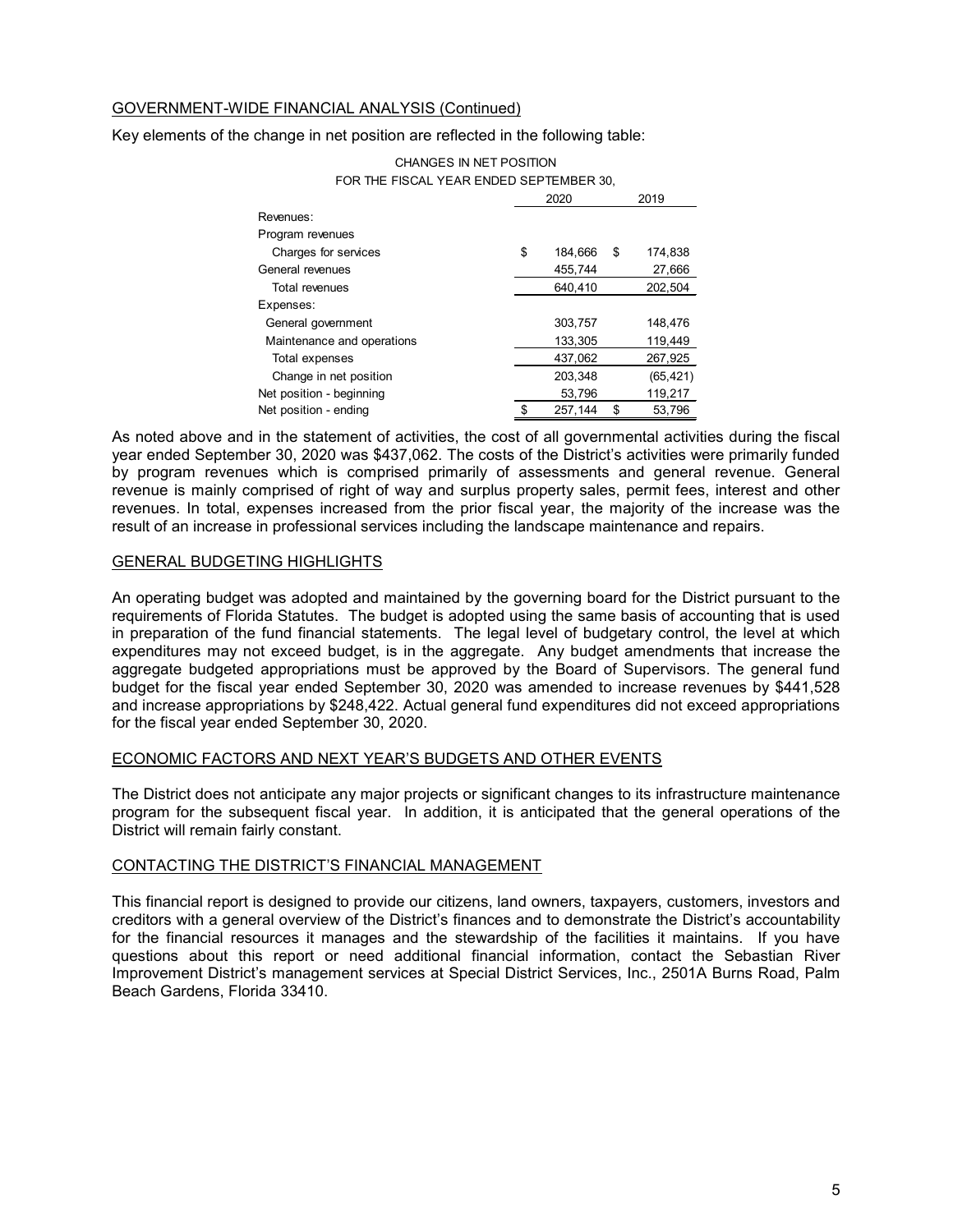# **SEBASTIAN RIVER IMPROVEMENT DISTRICT INDIAN RIVER COUNTY, FLORIDA STATEMENT OF NET POSITION SEPTEMBER 30, 2020**

|                                   | Governmental<br>Activities |
|-----------------------------------|----------------------------|
| <b>ASSETS</b>                     |                            |
| Cash                              | 393,225<br>\$              |
| Assessments receivable            | 1,844                      |
| Total assets                      | 395,069                    |
| <b>LIABILITIES</b>                |                            |
| Accounts payable                  | 64,864                     |
| Refundable deposits and retainers | 15,844                     |
| Escrow deposit                    | 57,217                     |
| <b>Total liabilities</b>          | 137.925                    |
| <b>NET POSITION</b>               |                            |
| Unrestricted                      | 257,144                    |
| Total net position                | ፍ<br>257,144               |
|                                   |                            |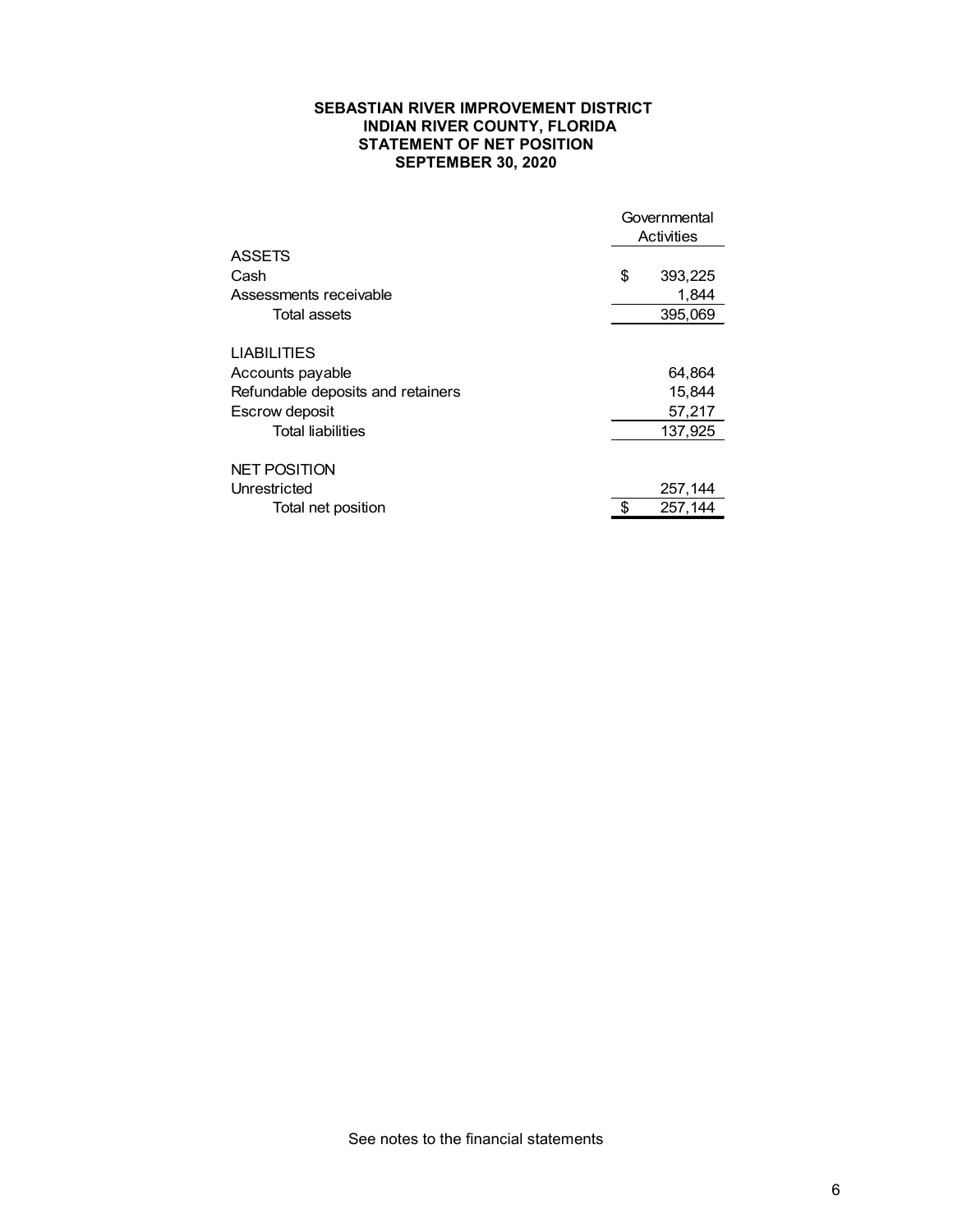#### **SEBASTIAN RIVER IMPROVEMENT DISTRICT INDIAN RIVER COUNTY, FLORIDA STATEMENT OF ACTIVITIES FOR THE FISCAL YEAR ENDED SEPTEMBER 30, 2020**

|                               |                                                  |                          |    |                                  |                | Net (Expense)<br>Revenue and |  |  |
|-------------------------------|--------------------------------------------------|--------------------------|----|----------------------------------|----------------|------------------------------|--|--|
|                               | Program                                          |                          |    |                                  | Changes in Net |                              |  |  |
|                               |                                                  |                          |    | <b>Revenues</b>                  | Position       |                              |  |  |
|                               |                                                  |                          |    | Charges                          |                |                              |  |  |
|                               |                                                  |                          |    | for                              |                | Governmental                 |  |  |
| <b>Functions/Programs</b>     |                                                  | <b>Expenses</b>          |    | <b>Services</b>                  |                | Activities                   |  |  |
| Primary government:           |                                                  |                          |    |                                  |                |                              |  |  |
| Governmental activities:      |                                                  |                          |    |                                  |                |                              |  |  |
| General government            | \$                                               | 303,757                  | \$ |                                  | \$             | (303, 757)                   |  |  |
| Maintanance and Operations    |                                                  | 133,305                  |    | 184,666                          |                | 51,361                       |  |  |
| Total governmental activities |                                                  | 437,062                  |    | 184,666                          |                | (252, 396)                   |  |  |
|                               |                                                  | General revenues:        |    |                                  |                |                              |  |  |
|                               |                                                  | Permit fees              |    |                                  |                | 30,065                       |  |  |
|                               |                                                  | Other revenues           |    |                                  |                | 423,185                      |  |  |
|                               |                                                  |                          |    | Unrestricted investment earnings |                | 2,494                        |  |  |
|                               | Total general revenues<br>Change in net position |                          |    |                                  |                | 455,744                      |  |  |
|                               |                                                  |                          |    |                                  |                | 203,348                      |  |  |
|                               |                                                  | Net position - beginning |    |                                  |                | 53,796                       |  |  |
| Net position - ending         |                                                  |                          |    |                                  | \$             | 257,144                      |  |  |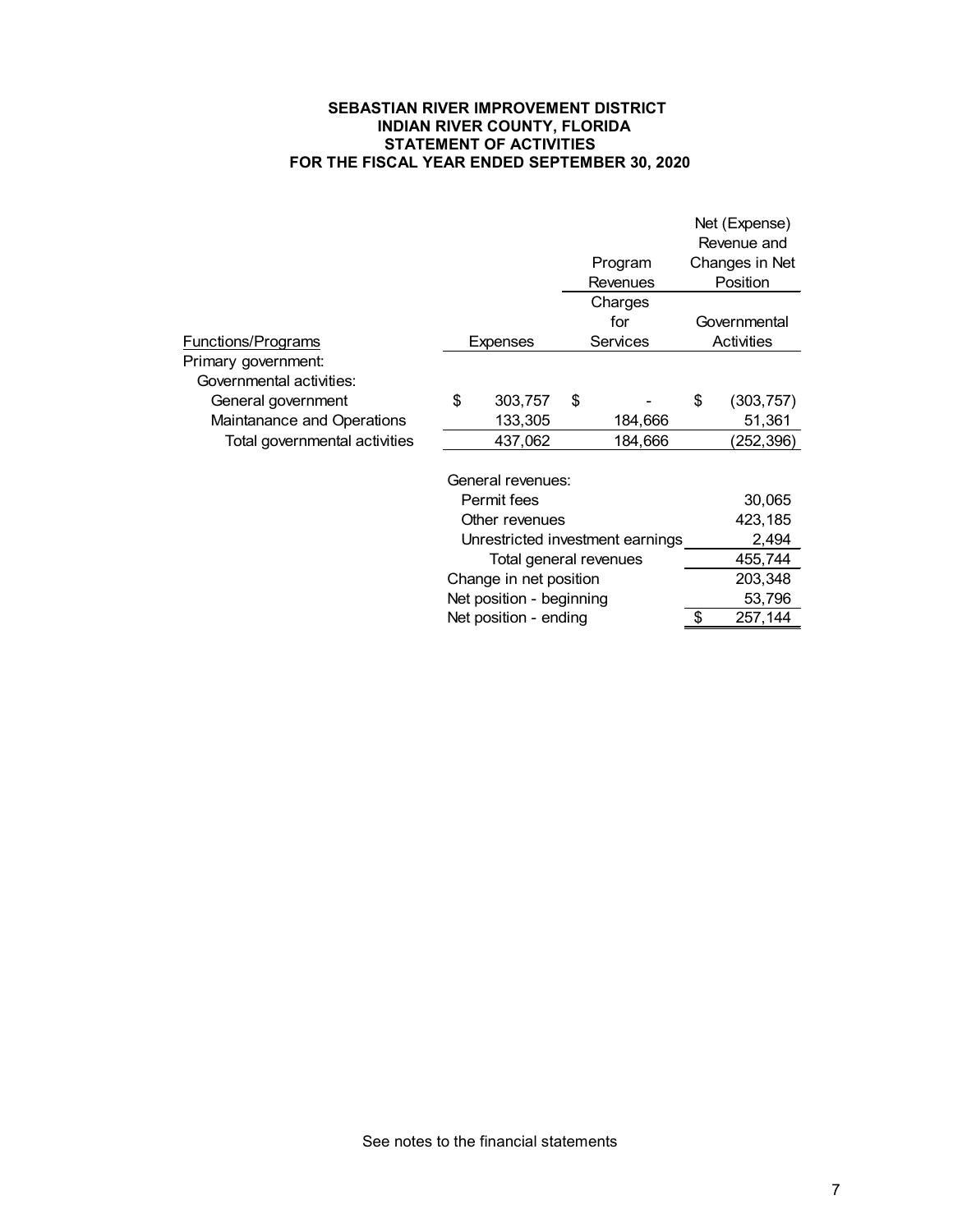#### **SEBASTIAN RIVER IMPROVEMENT DISTRICT INDIAN RIVER COUNTY, FLORIDA BALANCE SHEET GOVERNMENTAL FUNDS SEPTEMBER 30, 2020**

|                                      |    | Major Funds | Total        |         |  |
|--------------------------------------|----|-------------|--------------|---------|--|
|                                      |    |             | Governmental |         |  |
|                                      |    | General     | <b>Funds</b> |         |  |
| <b>ASSETS</b>                        |    |             |              |         |  |
| Cash                                 | \$ | 393,225     | \$           | 393,225 |  |
| Assessments receivable               |    | 1,844       |              | 1,844   |  |
| <b>Total assets</b>                  | \$ | 395,069     | \$           | 395,069 |  |
| <b>LIABILITIES AND FUND BALANCES</b> |    |             |              |         |  |
| Liabilities:                         |    |             |              |         |  |
| Accounts payable                     | \$ | 64,864      | \$           | 64,864  |  |
| Refundable deposits and retainers    |    | 15,844      |              | 15,844  |  |
| Escrow deposit                       |    | 57,217      |              | 57,217  |  |
| <b>Total liabilities</b>             |    | 137,925     |              | 137,925 |  |
| Fund balances:<br>Assigned to:       |    |             |              |         |  |
| Subsequent year's expenditures       |    | 42,342      |              | 42,342  |  |
| Unassigned                           |    | 214,802     |              | 214,802 |  |
| <b>Total fund balances</b>           |    | 257,144     |              | 257,144 |  |
| Total liabilities and fund balances  | S  | 395,069     | \$           | 395,069 |  |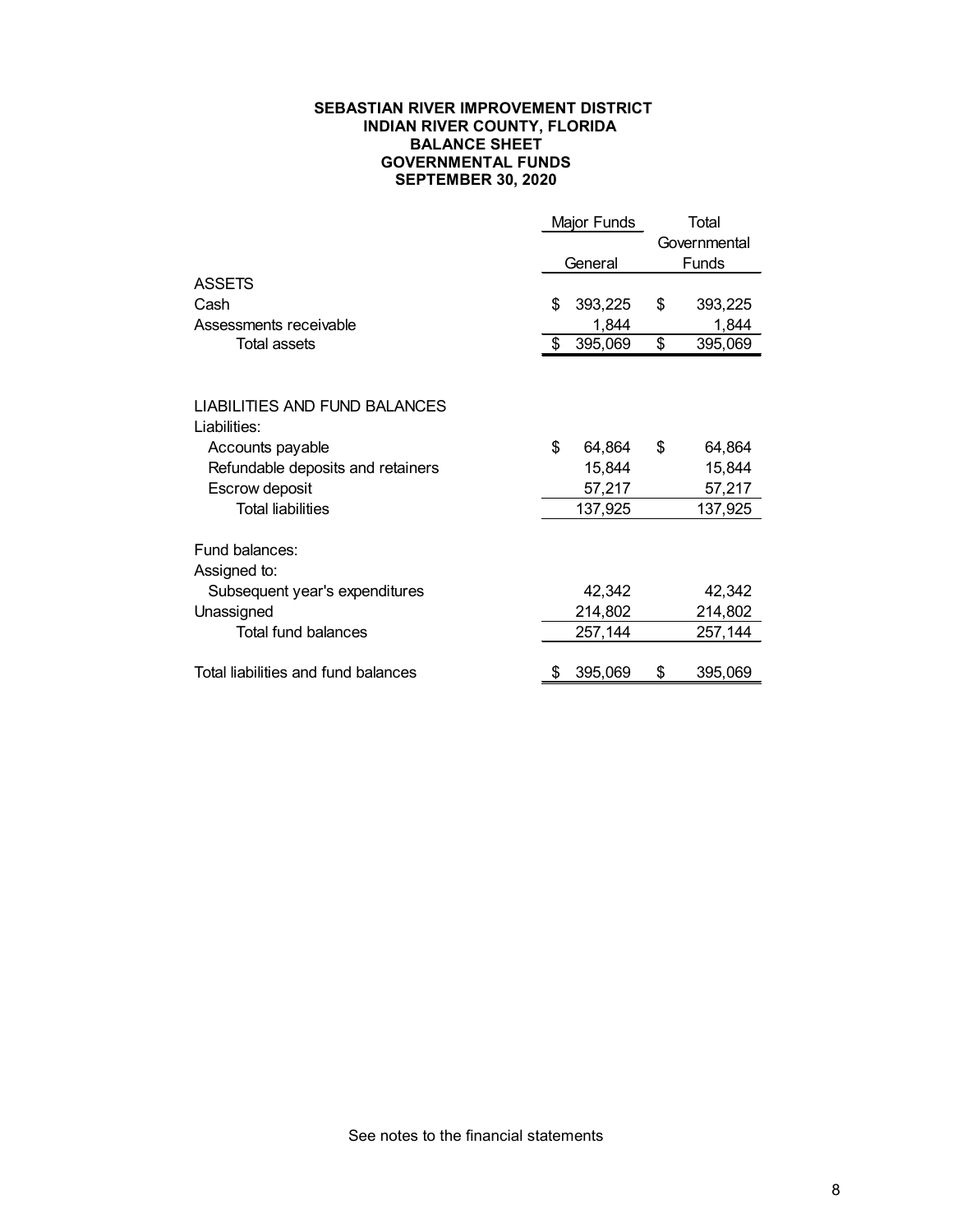## **SEBASTIAN RIVER IMPROVEMENT DISTRICT INDIAN RIVER COUNTY, FLORIDA STATEMENT OF REVENUES, EXPENDITURES, AND CHANGES IN FUND BALANCES GOVERNMENTAL FUNDS FOR THE FISCAL YEAR ENDED SEPTEMBER 30, 2020**

|                                 | Major Funds   | Total        |         |  |  |
|---------------------------------|---------------|--------------|---------|--|--|
|                                 |               | Governmental |         |  |  |
|                                 | General       | <b>Funds</b> |         |  |  |
| <b>REVENUES</b>                 |               |              |         |  |  |
| Assessments                     | \$<br>184,666 | \$           | 184,666 |  |  |
| <b>Permit fees</b>              | 30,065        |              | 30,065  |  |  |
| Other revenues                  | 423,185       |              | 423,185 |  |  |
| Interest                        | 2,494         | 2,494        |         |  |  |
| <b>Total revenues</b>           | 640,410       | 640,410      |         |  |  |
| <b>EXPENDITURES</b>             |               |              |         |  |  |
| Current:                        |               |              |         |  |  |
| General government              | 303,757       |              | 303,757 |  |  |
| Maintenance                     | 133,305       | 133,305      |         |  |  |
| Total expenditures              | 437,062       | 437,062      |         |  |  |
| Excess (deficiency) of revenues |               |              |         |  |  |
| over (under) expenditures       | 203,348       |              | 203,348 |  |  |
| Fund balances - beginning       | 53,796        |              | 53,796  |  |  |
| Fund balances - ending          | \$<br>257,144 | \$           | 257,144 |  |  |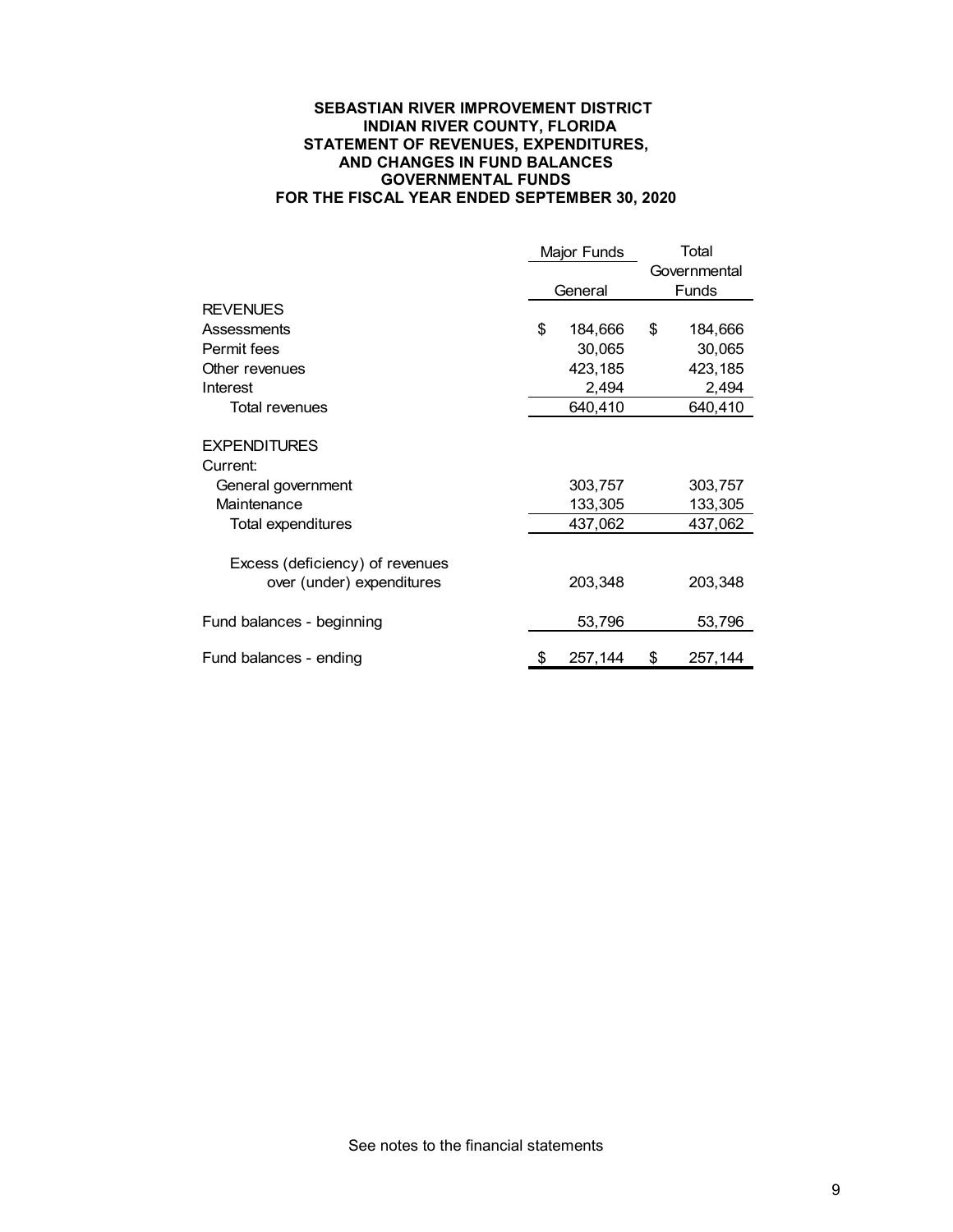#### **SEBASTIAN RIVER IMPROVEMENT DISTRICT INDIAN RIVER COUNTY, FLORIDA NOTES TO FINANCIAL STATEMENTS**

# **NOTE 1 – NATURE OF ORGANIZATION AND REPORTING ENTITY**

The Sebastian River Improvement District (the "Developer"), was organized and created under Chapter 298, Florida Statues, by approval of the Indian River County Circuit Court on May 18, 2027. The District is comprised of approximately 10,000 acres. The District was converted to a multi-purpose improvement district, by approval of the Governor of the State of Florida on June 26, 2007. The District is governed by a Board of Supervisors composed of three members elected for terms of three years and is authorized to act as is necessary and prudent in accordance with Chapter 298, Florida Statues, and other relevant statues, to control water drainage within the boundaries of the District. As a multi-purpose improvement district, the District has the statutory power to build and maintain every type of municipal infrastructure and provide any kind of municipal service that a county or city would provide, with the exception of public safety, and must be in compliance with the adopted comprehensive plan administered by the county; improvements and services provided are for the exclusive benefit of the landowners and are paid for by them through annual land assessments; is empowered to sell bonds to pay for capital improvements, and is authorized to create units of development within the District.

The District is governed by the Board of Supervisors ("Board"), which is composed of three members. The Supervisors are elected by the owners of the property within the District. The Board of Supervisors of the District exercise all powers granted to the District pursuant to Chapter 298, Florida Statutes.

The Board has the final responsibility for:

- 1. Assessing and levying assessments.
- 2. Approving budgets.<br>3. Exercising control of
- Exercising control over facilities and properties.
- 4. Controlling the use of funds generated by the District.
- 5. Approving the hiring and firing of key personnel.
- 6. Financing improvements.

The financial statements were prepared in accordance with Governmental Accounting Standards Board ("GASB") Statements. Under the provisions of those standards, the financial reporting entity consists of the primary government, organizations for which the District is considered to be financially accountable and other organizations for which the nature and significance of their relationship with the District are such that, if excluded, the financial statements of the District would be considered incomplete or misleading. There are no entities considered to be component units of the District; therefore, the financial statements include only the operations of the District.

## **NOTE 2 – SUMMARY OF SIGNIFICANT ACCOUNTING POLICIES**

## **Government-Wide and Fund Financial Statements**

The basic financial statements include both government-wide and fund financial statements.

The government-wide financial statements (i.e., the statement of net position and the statement of activities) report information on all of the non-fiduciary activities of the primary government. For the most part, the effect of interfund activity has been removed from these statements.

The statement of activities demonstrates the degree to which the direct expenses of a given function or segment is offset by program revenues. *Direct expenses* are those that are clearly identifiable with a specific function or segment. *Program revenues* include 1) charges to customers who purchase, use or directly benefit from goods, services or privileges provided by a given function or segment (Operatingtype special assessments for maintenance and debt service are treated as charges for services.) and 2) grants and contributions that are restricted to meeting the operational or capital requirements of a particular function or segment. Other items not included among program revenues are reported instead as *general revenues*.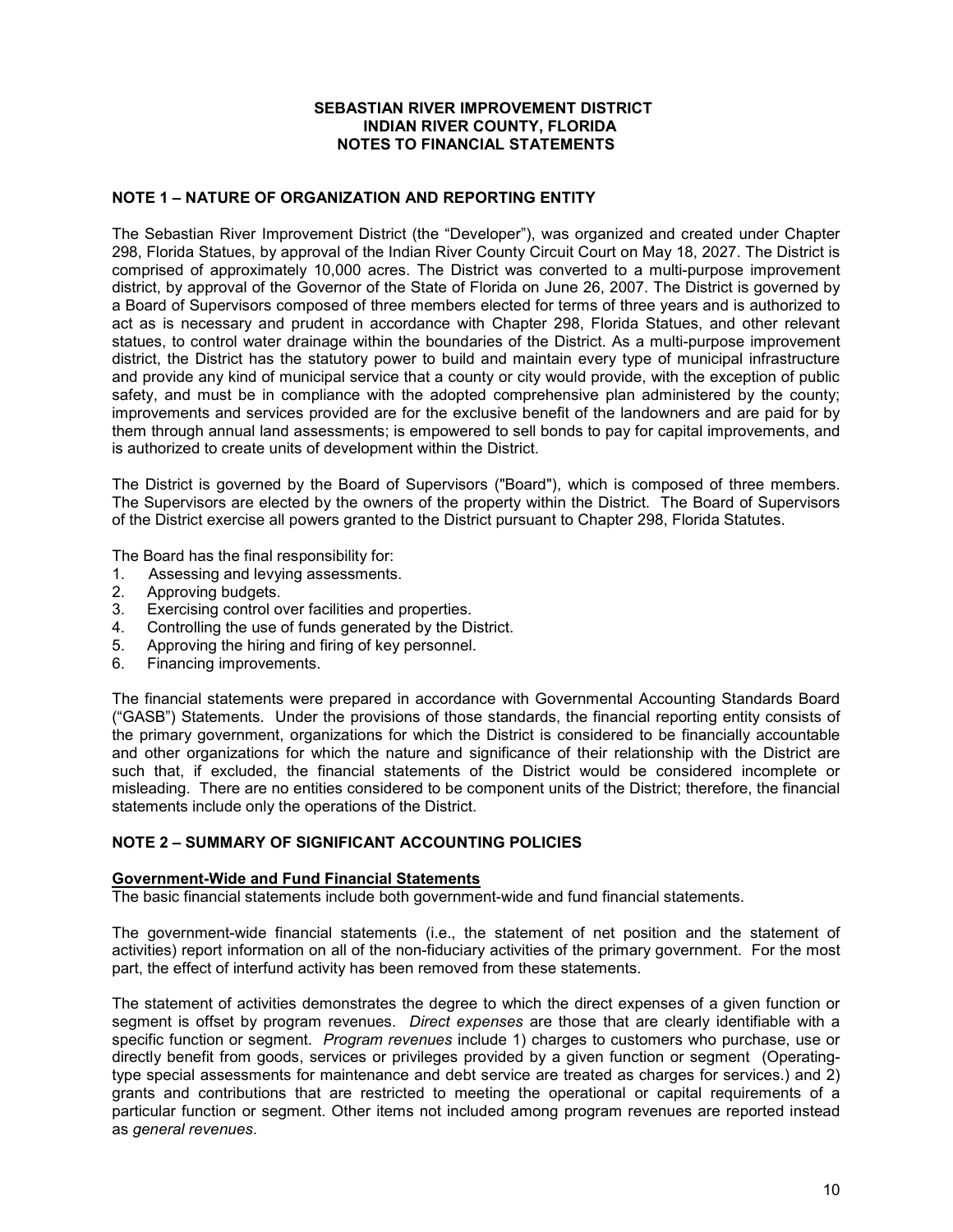#### **Measurement Focus, Basis of Accounting and Financial Statement Presentation**

The government-wide financial statements are reported using the *economic resources measurement* focus and the *accrual basis of accounting*. Revenues are recorded when earned and expenses are recorded when a liability is incurred, regardless of the timing of related cash flows. Assessments are recognized as revenues in the year for which they are levied. Grants and similar items are to be recognized as revenue as soon as all eligibility requirements imposed by the provider have been met.

Governmental fund financial statements are reported using the *current financial resources measurement focus* and the *modified accrual basis of accounting*. Revenues are recognized as soon as they are both measurable and available. Revenues are considered to be *available* when they are collectible within the current period or soon enough thereafter to pay liabilities of the current period. For this purpose, the government considers revenues to be available if they are collected within 60 days of the end of the current fiscal period. Expenditures are recorded when a liability is incurred, as under accrual accounting. However, debt service expenditures are recorded only when payment is due.

#### **Assessments**

Assessments are non-ad valorem assessments on certain land and all platted lots within the District. Assessments are levied each November 1 on property of record as of the previous January. The fiscal year for which annual assessments are levied begins on October 1 with discounts available for payments through February 28 and become delinquent on April 1. For debt service assessments, amounts collected as advance payments are used to prepay a portion of the Bonds outstanding. Otherwise, assessments are collected annually to provide funds for the debt service on the portion of the Bonds which are not paid with prepaid assessments.

Assessments and interest associated with the current fiscal period are considered to be susceptible to accrual and so have been recognized as revenues of the current fiscal period. The portion of assessments receivable due within the current fiscal period is considered to be susceptible to accrual as revenue of the current period.

The District reports the following major governmental funds:

#### General Fund

The general fund is the general operating fund of the District. It is used to account for all financial resources except those required to be accounted for in another fund.

As a general rule, the effect of interfund activity has been eliminated from the government-wide financial statements.

When both restricted and unrestricted resources are available for use, it is the government's policy to use restricted resources first for qualifying expenditures, then unrestricted resources as they are needed.

#### Restricted Assets

These assets represent cash and investments set aside pursuant to Bond covenants or other contractual restrictions.

#### Deposits and Investments

The District's cash and cash equivalents are considered to be cash on hand and demand deposits (interest and non-interest bearing).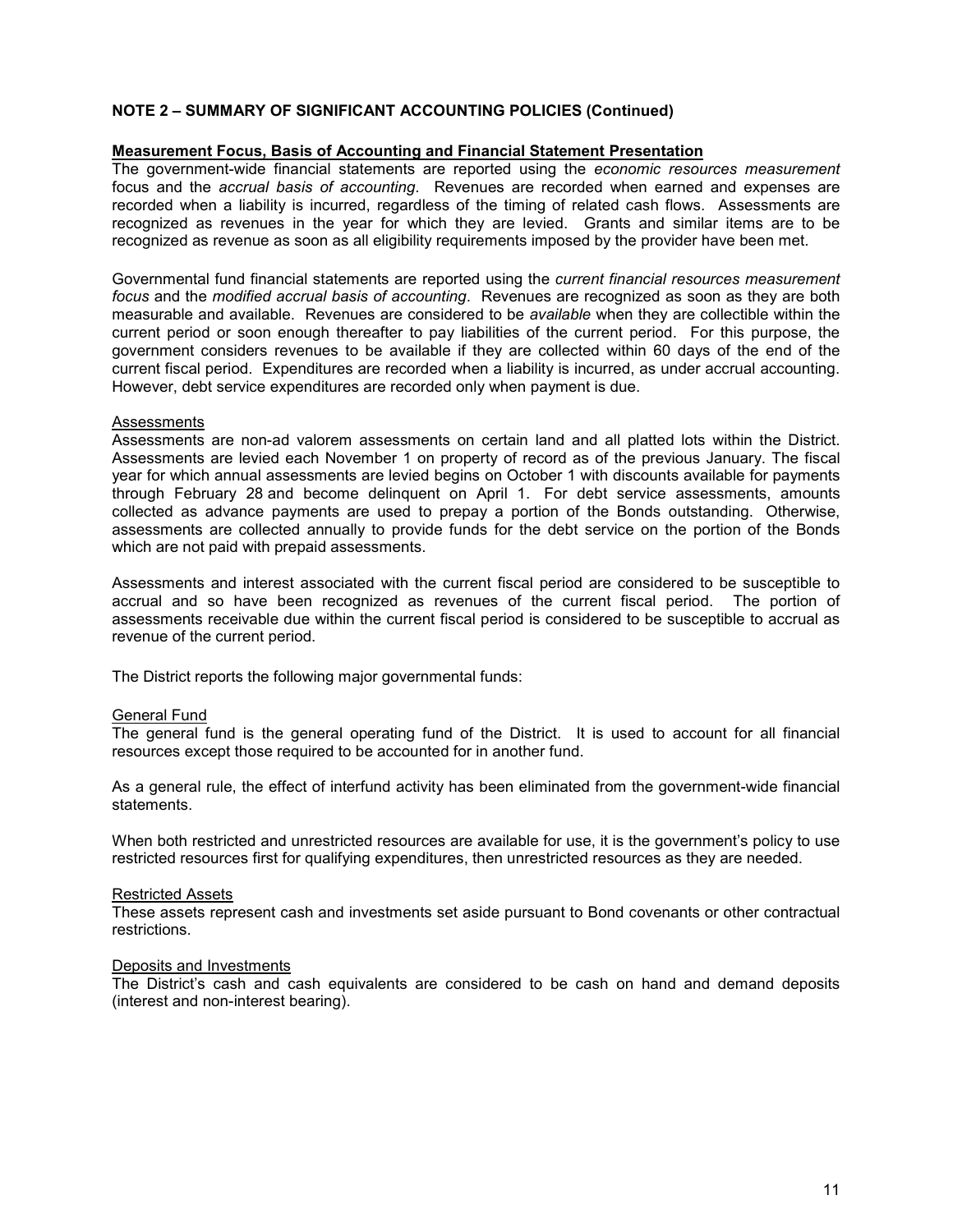# **Assets, Liabilities and Net Position or Equity**

#### Deposits and Investments

The District has elected to proceed under the Alternative Investment Guidelines as set forth in Section 218.415 (17) Florida Statutes. The District may invest any surplus public funds in the following:

- a) The Local Government Surplus Trust Funds, or any intergovernmental investment pool authorized pursuant to the Florida Interlocal Cooperation Act;
- b) Securities and Exchange Commission registered money market funds with the highest credit quality rating from a nationally recognized rating agency;
- c) Interest bearing time deposits or savings accounts in qualified public depositories;
- d) Direct obligations of the U.S. Treasury.

Securities listed in paragraph c and d shall be invested to provide sufficient liquidity to pay obligations as they come due. In addition, surplus funds may be deposited into certificates of deposit which are insured and any unspent Bond proceeds are required to be held in investments as specified in the Bond Indenture.

The District records all interest revenue related to investment activities in the respective funds. Investments are measured at amortized cost or reported at fair value as required by generally accepted accounting principles.

#### Prepaid Items

Certain payments to vendors reflect costs applicable to future accounting periods and are recorded as prepaid items in both government-wide and fund financial statements.

#### Capital Assets

Capital assets which include property, plant and equipment, and infrastructure assets (e.g., roads, sidewalks and similar items) are reported in the government activities columns in the government-wide financial statements. Capital assets are defined by the government as assets with an initial, individual cost of more than \$5,000 (amount not rounded) and an estimated useful life in excess of two years. Such assets are recorded at historical cost or estimated historical cost if purchased or constructed. Donated capital assets are recorded at acquisition value at the date of donation.

The costs of normal maintenance and repairs that do not add to the value of the asset or materially extend assets lives are not capitalized. Major outlays for capital assets and improvements are capitalized as projects are constructed.

In a prior year, the District implemented Governmental Accounting Standards Board Statement 34 and related statements and amendments. Under those requirements, governments are to report infrastructure prospectively; however, Phase 3 governments, governments with total annual revenues of less than \$10 million in the first fiscal year ending after June 15, 1999, are encouraged but not required to report major general infrastructure retroactively. As a result, the District's policy is to record its infrastructure principally canals and other improvements) since the date of implementation; however, the District does not report its major general infrastructure assets retroactively.

## Unearned Revenue

Governmental funds report unearned revenue in connection with resources that have been received, but not yet earned.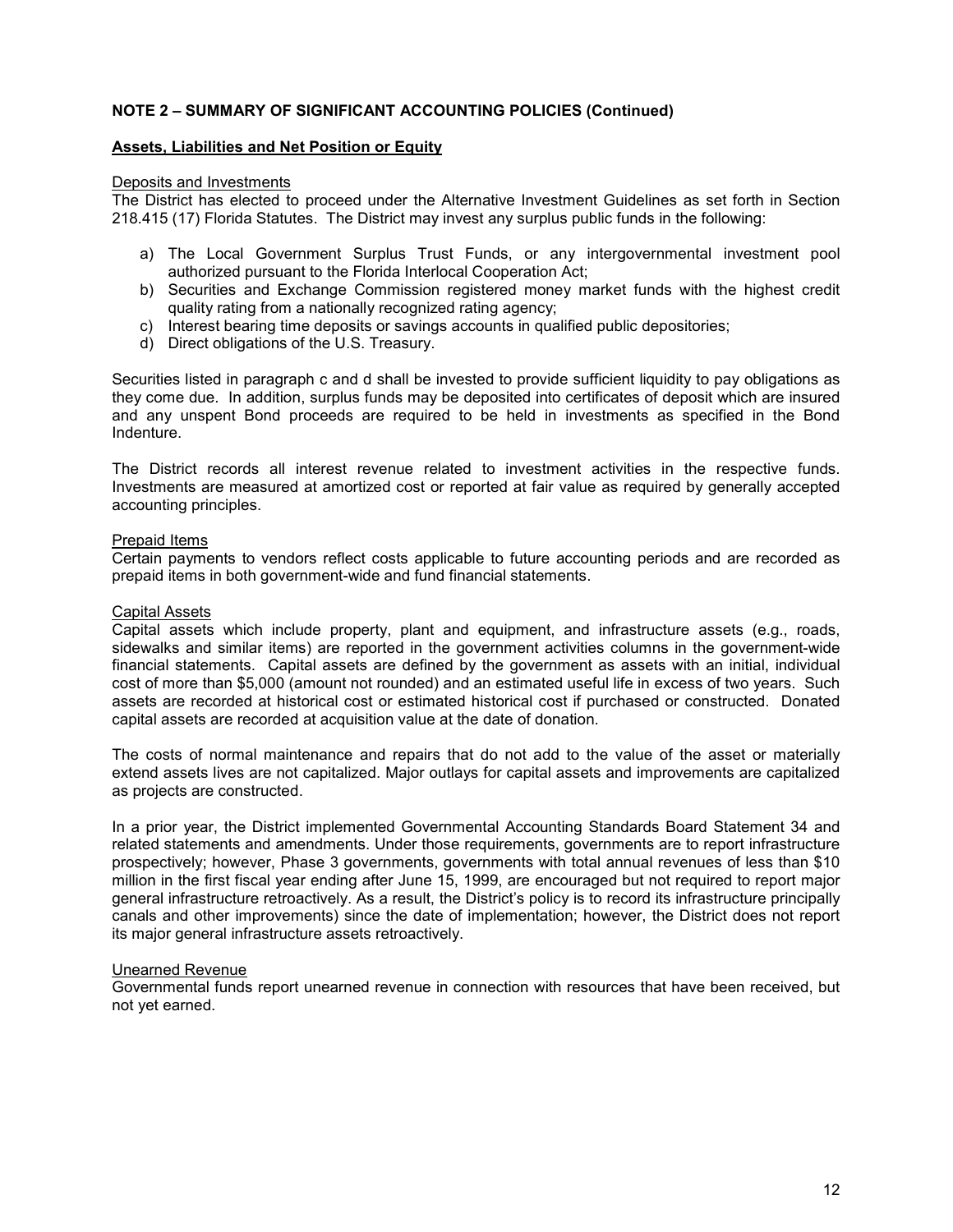## **Assets, Liabilities and Net Position or Equity (Continued)**

## Long-Term Obligations

In the government-wide financial statements long-term debt and other long-term obligations are reported as liabilities in the statement of net position. Bond premiums and discounts are deferred and amortized ratably over the life of the Bonds. Bonds payable are reported net of applicable premiums or discounts. Bond issuance costs are expensed when incurred.

In the fund financial statements, governmental fund types recognize premiums and discounts, as well as issuance costs, during the current period. The face amount of debt issued is reported as other financing sources. Premiums received on debt issuances are reported as other financing sources while discounts on debt issuances are reported as other financing uses. Issuance costs, whether or not withheld from the actual debt proceeds received, are reported as debt service expenditures.

#### Deferred Outflows/Inflows of Resources

In addition to assets, the statement of financial position will sometimes report a separate section for deferred outflows of resources. This separate financial statement element, deferred outflows of resources, represents a consumption of net position that applies to a future period(s) and so will not be recognized as an outflow of resources (expense/expenditure) until then.

In addition to liabilities, the statement of financial position will sometimes report a separate section for deferred inflows of resources. This separate financial statement element, deferred inflows of resources, represents an acquisition of net position that applies to a future period(s) and so will not be recognized as an inflow of resources (revenue) until that time.

## Fund Equity/Net Position

In the fund financial statements, governmental funds report non spendable and restricted fund balance for amounts that are not available for appropriation or are legally restricted by outside parties for use for a specific purpose. Assignments of fund balance represent tentative management plans that are subject to change.

The District can establish limitations on the use of fund balance as follows:

Committed fund balance – Amounts that can be used only for the specific purposes determined by a formal action (resolution) of the Board of Supervisors. Commitments may be changed or lifted only by the Board of Supervisors taking the same formal action (resolution) that imposed the constraint originally. Resources accumulated pursuant to stabilization arrangements sometimes are reported in this category.

Assigned fund balance – Includes spendable fund balance amounts established by the Board of Supervisors that are intended to be used for specific purposes that are neither considered restricted nor committed. The Board may also assign fund balance as it does when appropriating fund balance to cover differences in estimated revenue and appropriations in the subsequent year's appropriated budget. Assignments are generally temporary and normally the same formal action need not be taken to remove the assignment.

The District first uses committed fund balance, followed by assigned fund balance and then unassigned fund balance when expenditures are incurred for purposes for which amounts in any of the unrestricted fund balance classifications could be used.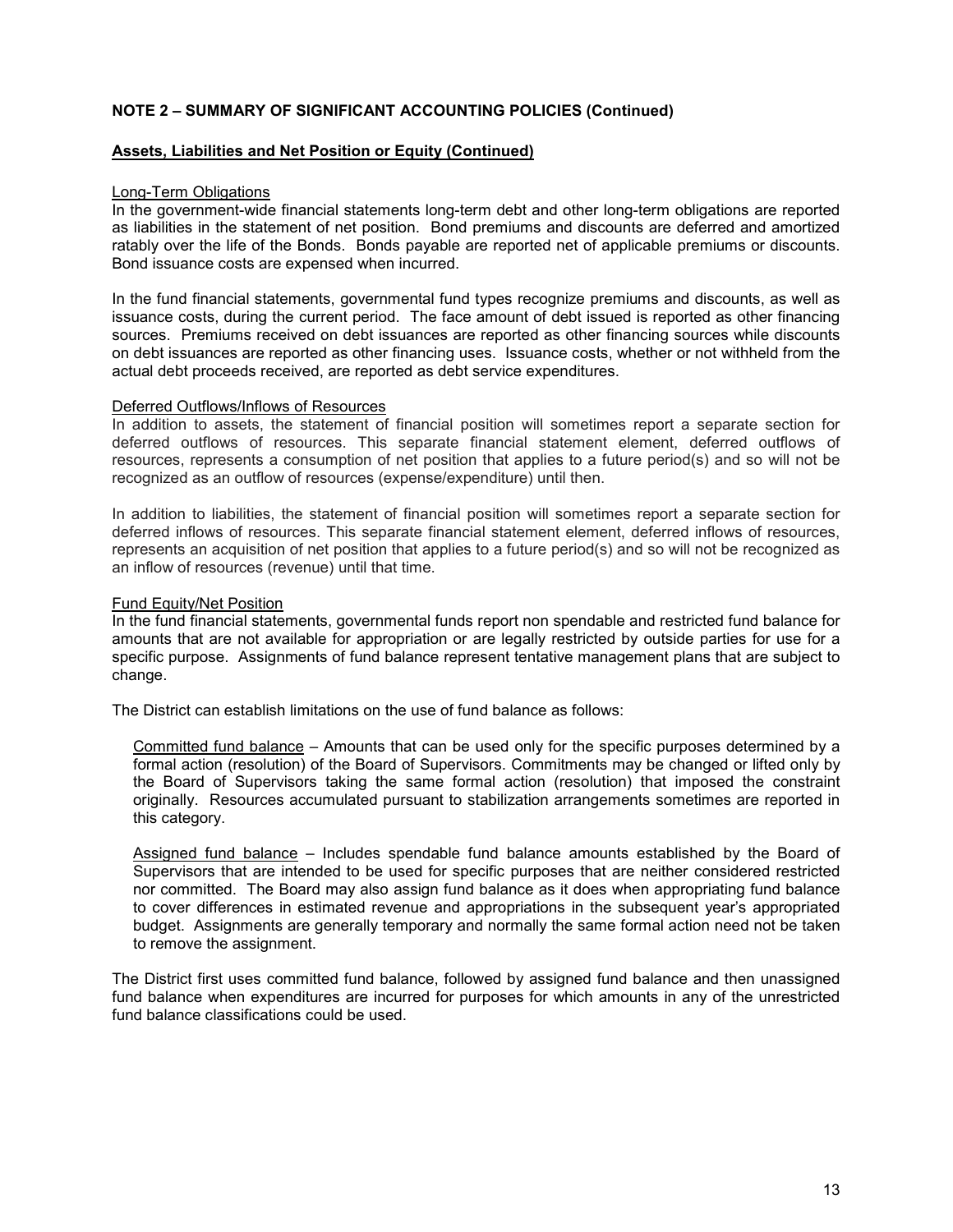#### **Assets, Liabilities and Net Position or Equity (Continued)**

## Fund Equity/Net Position (Continued)

Net position is the difference between assets and deferred outflows of resources less liabilities and deferred inflows of resources. Net position in the government-wide financial statements are categorized as net investment in capital assets, restricted or unrestricted. Net investment in capital assets represents net position related to infrastructure and property, plant and equipment. Restricted net position represents the assets restricted by the District's Bond covenants or other contractual restrictions. Unrestricted net position consists of the net position not meeting the definition of either of the other two components.

#### **Other Disclosures**

#### Use of Estimates

The preparation of financial statements in conformity with generally accepted accounting principles requires management to make estimates and assumptions that affect the reported amounts of assets and liabilities, and disclosure of contingent assets and liabilities at the date of the financial statements, and the reported amounts of revenues and expenditures during the reporting period. Actual results could differ from those estimates.

# **NOTE 3 – BUDGETARY INFORMATION**

The District is required to establish a budgetary system and an approved Annual Budget. Annual Budgets are adopted on a basis consistent with generally accepted accounting principles for the general fund. All annual appropriations lapse at fiscal yearend.

The District follows these procedures in establishing the budgetary data reflected in the financial statements.

- a) Each year the District Manager submits to the District Board a proposed operating budget for the fiscal year commencing the following October 1.
- b) Public hearings are conducted to obtain public comments.
- c) Prior to October 1, the budget is legally adopted by the District Board.<br>
d) All budget changes must be approved by the District Board.
- All budget changes must be approved by the District Board.
- e) The budgets are adopted on a basis consistent with generally accepted accounting principles.
- f) Unused appropriation for annually budgeted funds lapse at the end of the year.

## **NOTE 4 – DEPOSITS**

The District's cash balances were entirely covered by federal depository insurance or by a collateral pool pledged to the State Treasurer. Florida Statutes Chapter 280, "Florida Security for Public Deposits Act", requires all qualified depositories to deposit with the Treasurer or another banking institution eligible collateral equal to various percentages of the average daily balance for each month of all public deposits in excess of any applicable deposit insurance held. The percentage of eligible collateral (generally, U.S. Governmental and agency securities, state or local government debt, or corporate bonds) to public deposits is dependent upon the depository's financial history and its compliance with Chapter 280. In the event of a failure of a qualified public depository, the remaining public depositories would be responsible for covering any resulting losses.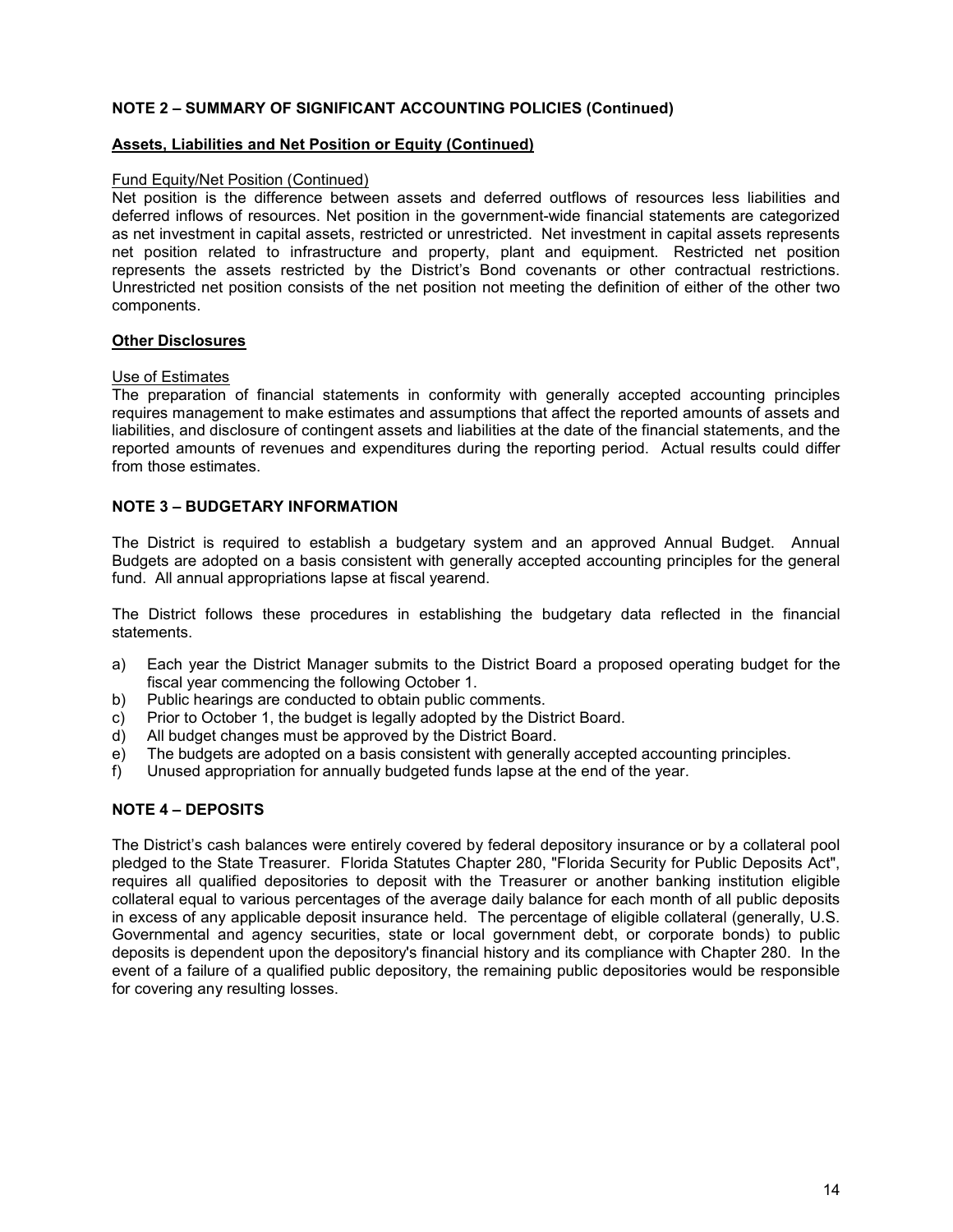# **NOTE 5 – CAPITAL ASSETS**

District's capital assets and the estimated years that they were built are as follows:

| 3 Gated Structure (Lateral C) | 1960 |
|-------------------------------|------|
| 2 Gated Structure (Lateral L) | 1960 |
| By Pass Culvert with Riser    | 1990 |

No additions have been recorded since the implementation of GASB 34.

## **NOTE 6 – DEFERRED REVENUE/ RIGHT OF WAYS**

Deferred revenue consists of amounts received for the future use of the District's right of ways by a public service utility and a housing development. Amounts will be recognized as revenue in the period covered by the contract, which was \$23,515 as of September 30, 2020. The term of the right of way agreement will expire on September 30, 2025 for the housing developer and September 30, 2022 for the public pipeline. The term of the right of way agreement will expire on August 31, 2024 for the public service utility (AT&T).

In the current fiscal year the District sold right of ways to the State of Florida, Department of Transportation for \$323,322.

## **NOTE 7 – REFUNDABLE DEPOSITS, RETAINERS AND ESCROWS**

Applicants pay professional fees in advance with easement applications, which may be refundable. The deposit was meant to be held short-term and returned to applicant net of related expenses incurred by the District on final notification/ completion of the project. The deposits held by the District as of September 30, 2020 were \$15,844. Given the complexities of some of the components of developments and land use changes, the District project review expenses as billed by the District consultants have the potential to create a significant liability owed to the District by the applicant.

The District implemented a separate retainer as opposed to a professional deposit to offset any potential shortfalls associated with this review process through the failure of the applicant to make timely reimbursement to the District. The retainers held by the District were \$0 for open projects at September 30, 2020

During fiscal year ended September 30, 2020, the District held a bond escrow that was required to be furnished by a licensure for the value of future restoration costs. The escrows held by the District as of September 30, 2020 was \$57,217.

## **NOTE 8 – MANAGEMENT COMPANY**

The District has contracted with a management company to perform management advisory services, which include financial and accounting advisory services. Certain employees of the management company also serve as officers of the District. Under the agreement, the District compensates the management company for management, accounting, financial reporting, computer and other administrative costs.

#### **NOTE 9 – RISK MANAGEMENT**

.

The District is exposed to various risks of loss related to torts; theft of, damage to, and destruction of assets; errors and omissions; and natural disasters. The District has obtained commercial insurance from independent third parties to mitigate the costs of these risks; coverage may not extend to all situations. There were no settled claims during the past three years.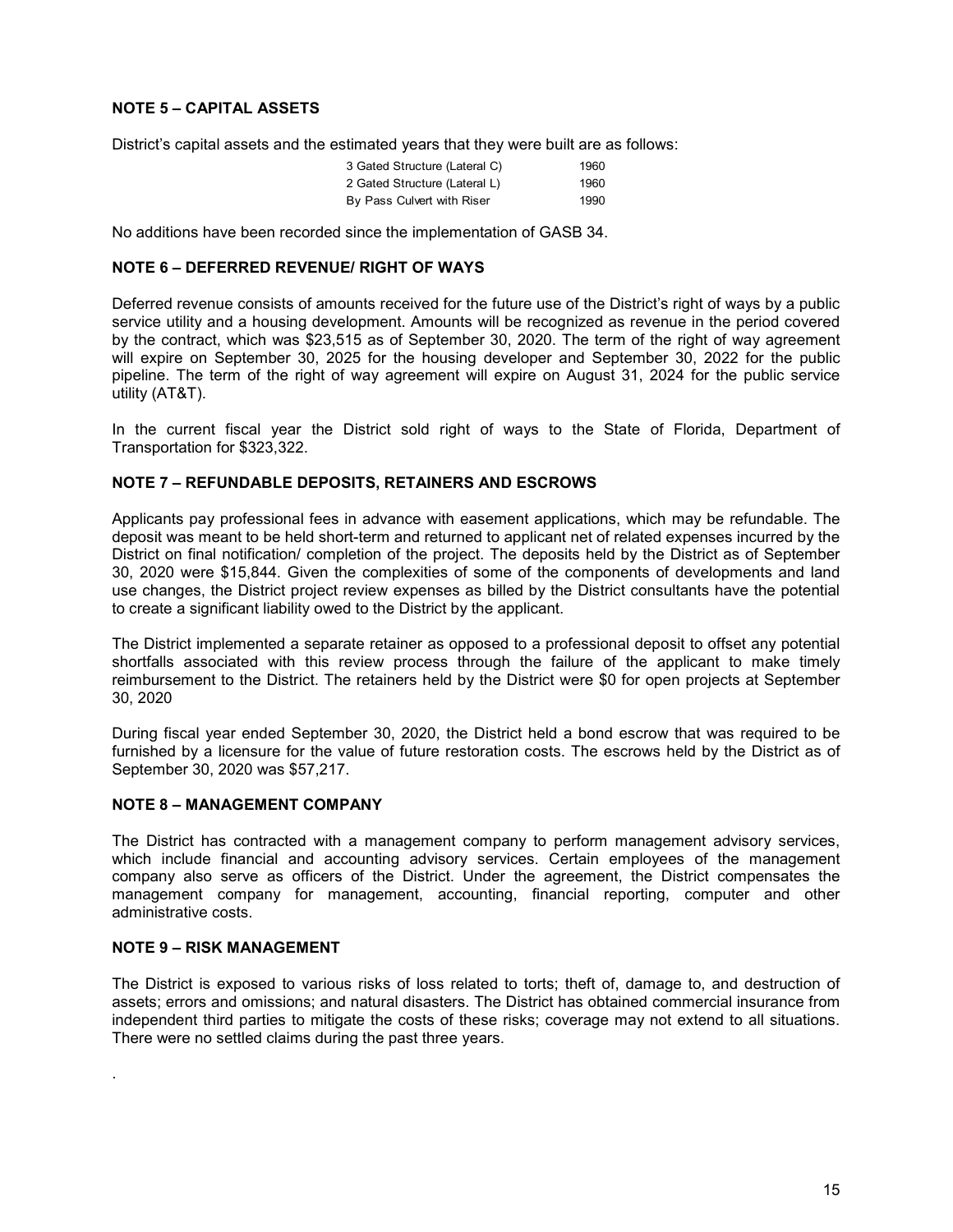# **NOTE 10 – LITIGATION AND CLAIMS**

In 2019 a large landowner named Corrigan, whose properties lie outside the District's boundaries, filed a state court action against the District and more than a dozen other public and private entities relating to the drainage into a common boundary canal that is the western boundary of the District and commonly referred to as Lateral D. The complaint seeks a declaration that the District lacks authority to require permits or limit drainage capacity of the Corrigan's property, and seeks damages from the District for the alleged anticipatory breach of the Corrigan's property rights. The District is vigorously contesting the complaint and has filed responsive pleadings through its special counsel. It is unknown the likelihood of success or the magnitude of any adverse monetary award that the landowners might achieve in their litigation against the District.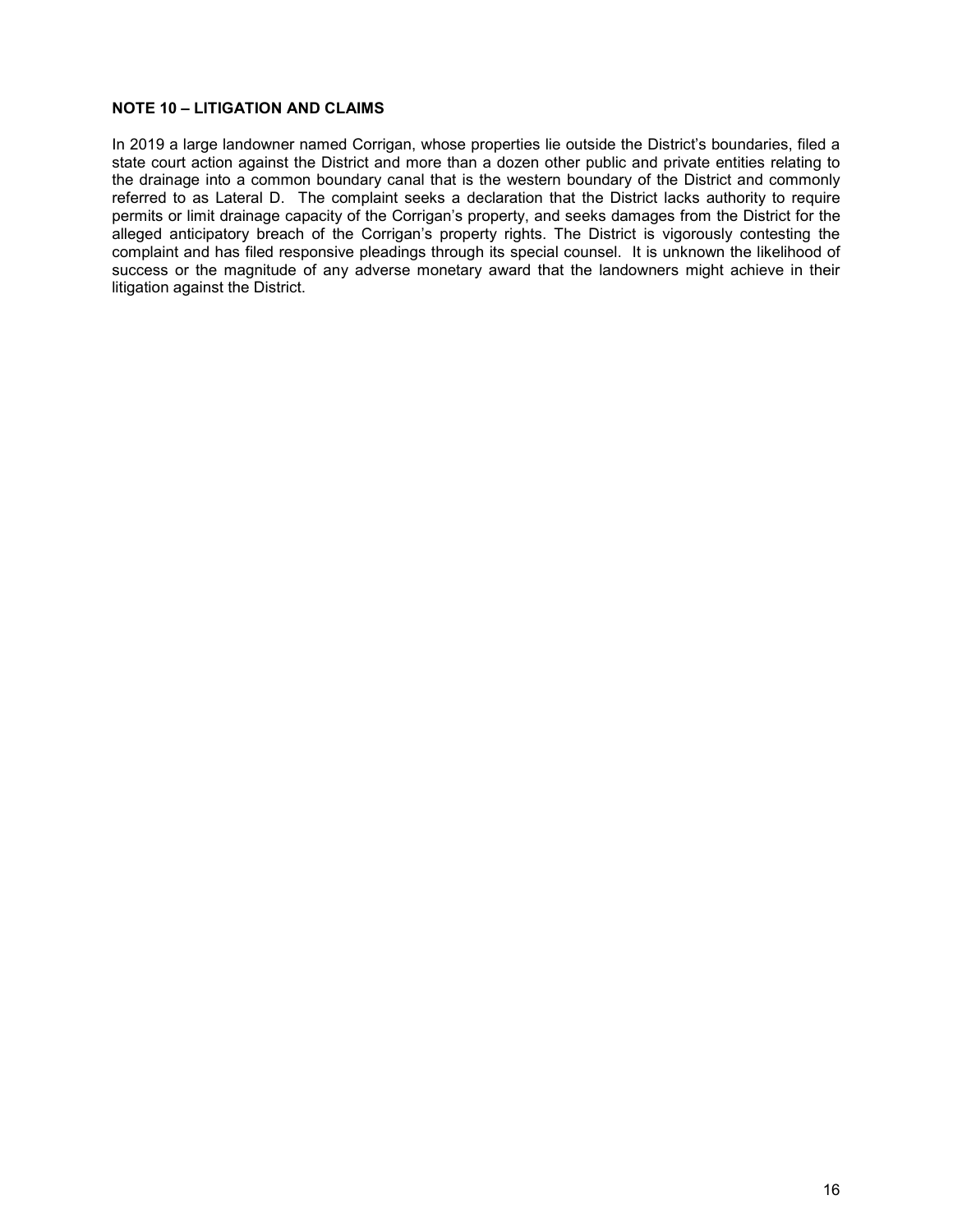## **SEBASTIAN RIVER IMPROVEMENT DISTRICT INDIAN RIVER COUNTY, FLORIDA SCHEDULE OF REVENUES, EXPENDITURES AND CHANGES IN FUND BALANCE - BUDGET AND ACTUAL – GENERAL FUND FOR THE FISCAL YEAR ENDED SEPTEMBER 30, 2020**

|                                                                   |                        |           |         |            |        |                |          | Variance with<br>Final Budget - |
|-------------------------------------------------------------------|------------------------|-----------|---------|------------|--------|----------------|----------|---------------------------------|
|                                                                   | <b>Budgeted Amount</b> |           |         |            | Actual |                | Positive |                                 |
|                                                                   | Final<br>Original      |           | Amounts |            |        | (Negative)     |          |                                 |
| <b>REVENUES</b>                                                   |                        |           |         |            |        |                |          |                                 |
| Assessments                                                       | \$                     | 185,851   | \$      | 192,504    | \$     | 184,666        | \$       | (7, 838)                        |
| Permit fees                                                       |                        | 19,765    |         | 30,065     |        | 30,065         |          |                                 |
| Other revenues                                                    |                        |           |         | 422,560    |        | 423,185        |          | 625                             |
| Interest                                                          |                        | 960       |         | 2,975      |        | 2,494          |          | (481)                           |
| Total revenues                                                    |                        | 206,576   |         | 648,104    |        | 640,410        |          | (7,694)                         |
| <b>EXPENDITURES</b><br>Current:                                   |                        |           |         |            |        |                |          |                                 |
| General government                                                |                        | 116,752   |         | 322,375    |        | 303,757        |          | 18,618                          |
| Maintenance                                                       |                        | 113,200   |         | 155,999    |        | 133,305        |          | 22,694                          |
| Total expenditures                                                |                        | 229,952   |         | 478,374    |        | 437,062        |          | 41,312                          |
| Excess (deficiency) of revenues<br>over (under) expenditures      |                        | (23, 376) |         | 169,730    |        | 203,348        |          | 33,618                          |
| OTHER FINANCING SOURCES (USES)<br>Carry forward<br>Use of surplus |                        | 23,376    |         | (169, 730) |        |                |          | 169,730                         |
| Total other financing sources (uses)                              |                        | 23,376    |         | (169, 730) |        | $\blacksquare$ |          | 169,730                         |
| Net change in fund balances                                       | \$                     |           | \$      |            |        | 203,348        | \$       | 203,348                         |
| Fund balance - beginning                                          |                        |           |         |            |        | 53,796         |          |                                 |
| Fund balance - ending                                             |                        |           |         |            | \$     | 257,144        |          |                                 |

See notes to required supplementary information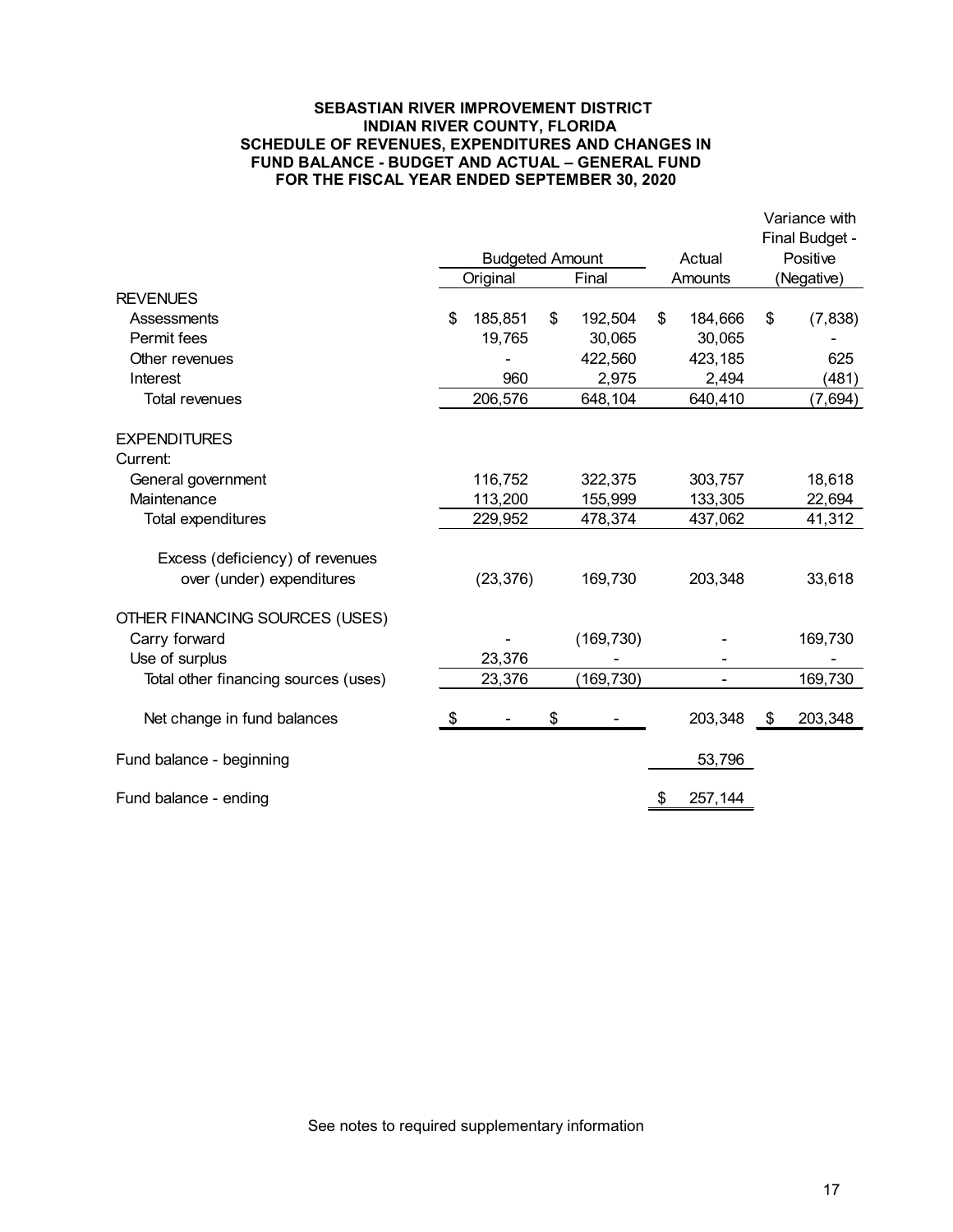#### **SEBASTIAN RIVER IMPROVEMENT DISTRICT INDIAN RIVER COUNTY, FLORIDA NOTES TO REQUIRED SUPPLEMENTARY INFORMATION**

The District is required to establish a budgetary system and an approved Annual Budget for the general fund. The District's budgeting process is based on estimates of cash receipts and cash expenditures which are approved by the Board. The budget approximates a basis consistent with accounting principles generally accepted in the United States of America (generally accepted accounting principles).

The legal level of budgetary control, the level at which expenditures may not exceed budget, is in the aggregate. Any budget amendments that increase the aggregate budgeted appropriations must be approved by the Board of Supervisors. The general fund budget for the fiscal year ended September 30, 2020 was amended to increase revenues by \$441,528 and increase appropriations by \$248,422. Actual general fund expenditures did not exceed appropriations for the fiscal year ended September 30, 2020.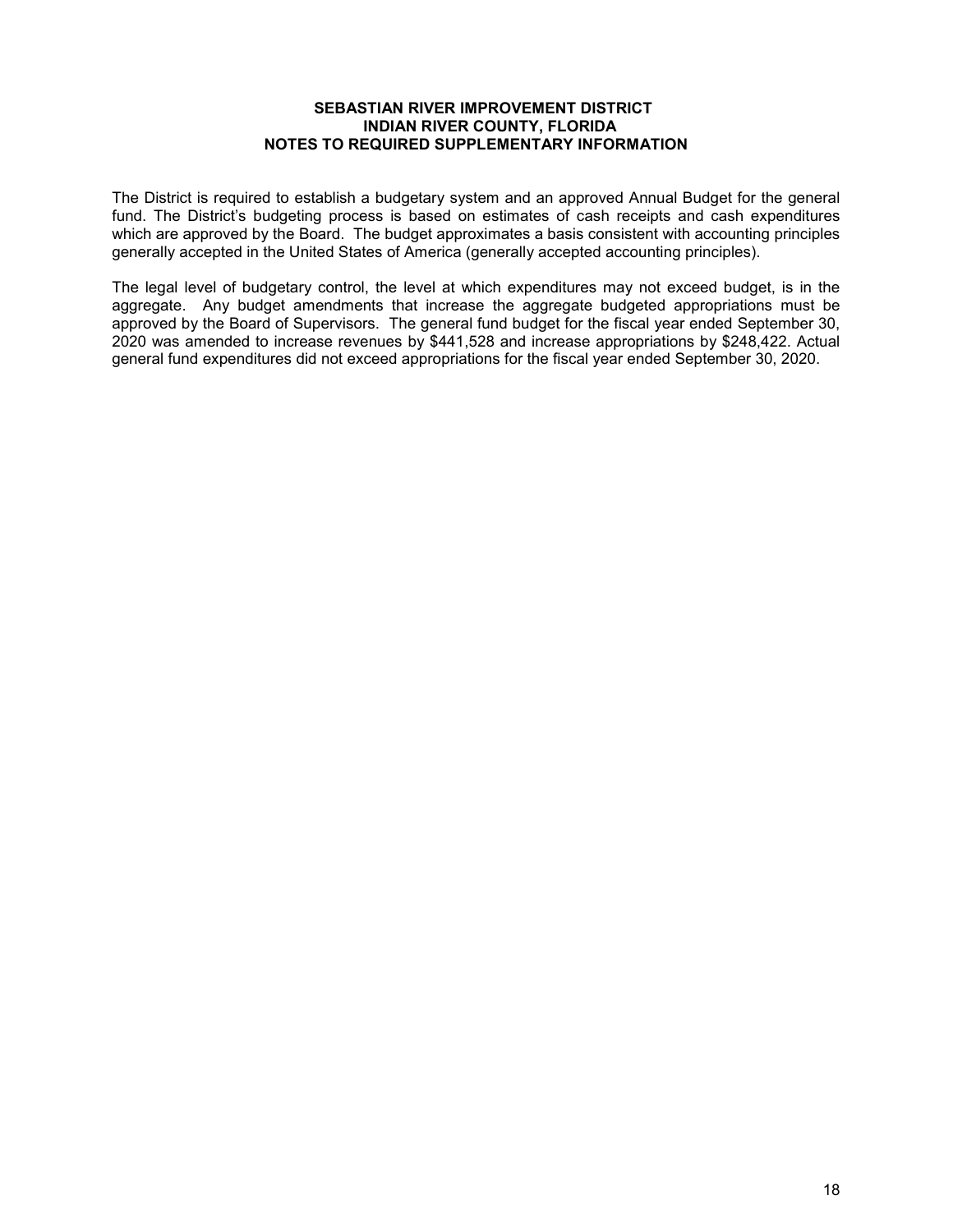

 951 Yamato Road ▪ Suite 280 Boca Raton, Florida 33431 (561) 994-9299 ▪ (800) 299-4728 Fax (561) 994-5823 www.graucpa.com

# **INDEPENDENT AUDITOR'S REPORT ON INTERNAL CONTROL OVER FINANCIAL REPORTING AND ON COMPLIANCE AND OTHER MATTERS BASED ON AN AUDIT OF FINANCIAL STATEMENTS PERFORMED IN ACCORDANCE WITH**  *GOVERNMENT AUDITING STANDARDS*

To the Board of Supervisors Sebastian River Improvement District Indian River County, Florida

We have audited, in accordance with the auditing standards generally accepted in the United States of America and the standards applicable to financial audits contained in *Government Auditing Standards* issued by the Comptroller General of the United States, the financial statements of the governmental activities and the major fund of Sebastian River Improvement District, Indian River County, Florida ("District") as of and for the fiscal year ended September 30, 2020, and the related notes to the financial statements, which collectively comprise the District's basic financial statements, and have issued our opinion thereon dated June 29, 2021.

# **Internal Control Over Financial Reporting**

In planning and performing our audit of the financial statements, we considered the District's internal control over financial reporting (internal control) to determine the audit procedures that are appropriate in the circumstances for the purpose of expressing our opinions on the financial statements, but not for the purpose of expressing an opinion on the effectiveness of the District's internal control. Accordingly, we do not express an opinion on the effectiveness of the District's internal control.

A *deficiency in internal control* exists when the design or operation of a control does not allow management or employees, in the normal course of performing their assigned functions, to prevent, or detect and correct misstatements on a timely basis. A *material weakness* is a deficiency, or a combination of deficiencies, in internal control, such that there is a reasonable possibility that a material misstatement of the entity's financial statements will not be prevented, or detected and corrected on a timely basis. A *significant deficiency* is a deficiency, or a combination of deficiencies, in internal control that is less severe than a material weakness, yet important enough to merit attention by those charged with governance.

Our consideration of internal control was for the limited purpose described in the first paragraph of this section and was not designed to identify all deficiencies in internal control that might be material weaknesses or, significant deficiencies. Given these limitations, during our audit we did not identify any deficiencies in internal control that we consider to be material weaknesses. However, material weaknesses may exist that have not been identified

## **Compliance and Other Matters**

As part of obtaining reasonable assurance about whether the District's financial statements are free from material misstatement, we performed tests of its compliance with certain provisions of laws, regulations, and contracts, and agreements, noncompliance with which could have a direct and material effect on the determination of financial statement amounts. However, providing an opinion on compliance with those provisions was not an objective of our audit, and accordingly, we do not express such an opinion. The results of our tests disclosed no instances of noncompliance or other matters that are required to be reported under *Government Auditing Standards*.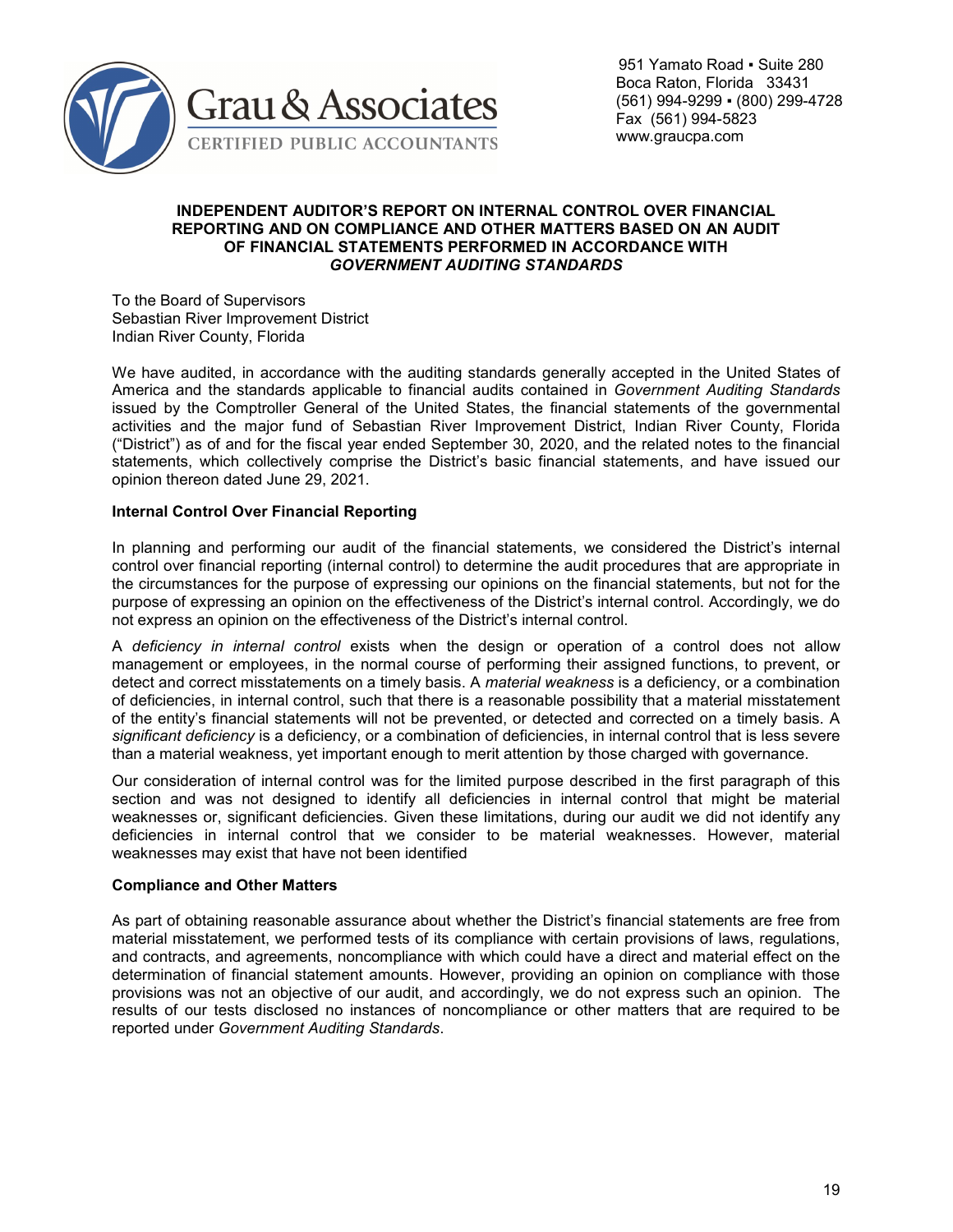# **Purpose of this Report**

The purpose of this report is solely to describe the scope of our testing of internal control and compliance and the results of that testing, and not to provide an opinion on the effectiveness of the entity's internal control or on compliance. This report is an integral part of an audit performed in accordance with *Government Auditing Standards* in considering the entity's internal control and compliance. Accordingly, this communication is not suitable for any other purpose.

B now & Association

June 29, 2021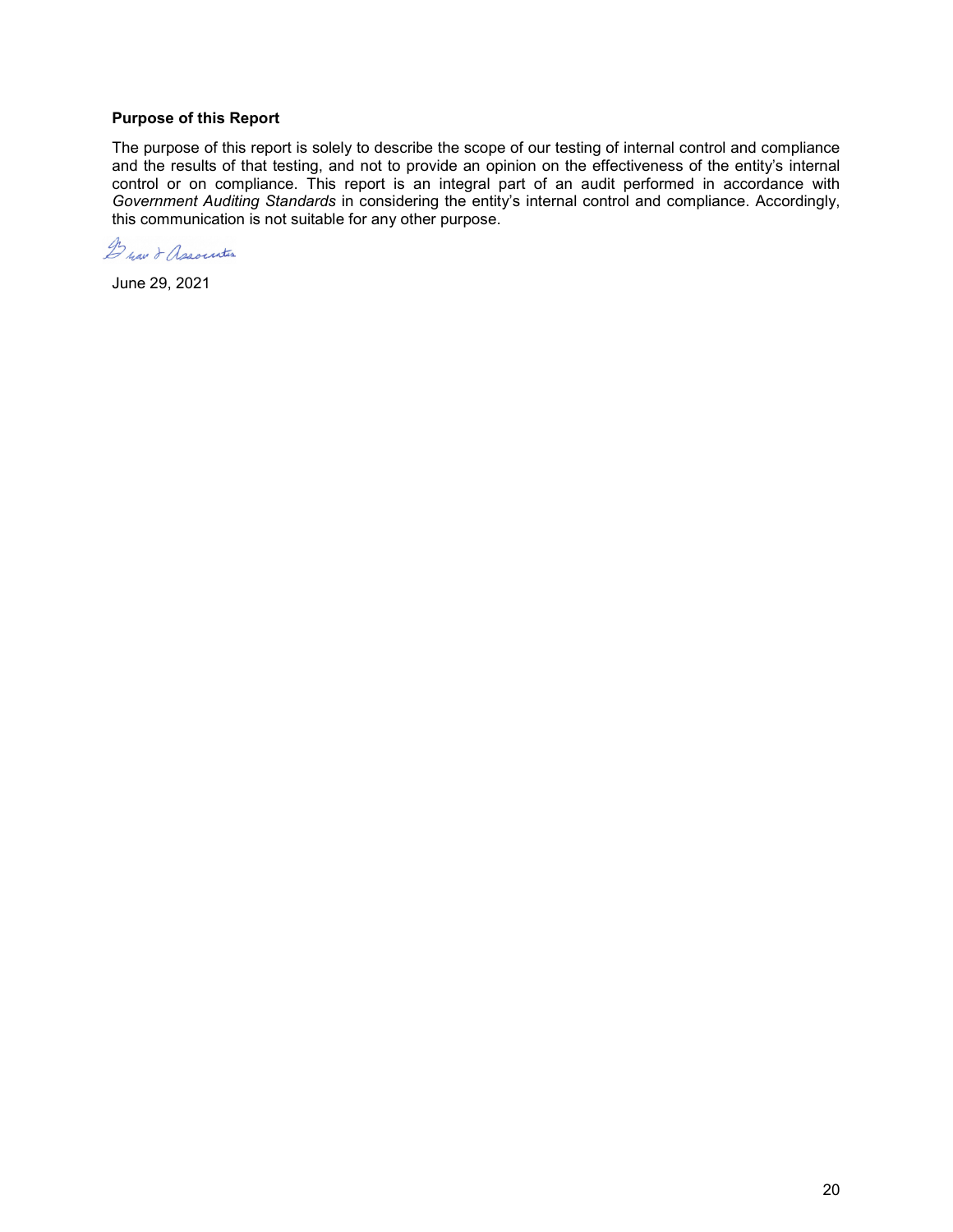

 951 Yamato Road ▪ Suite 280 Boca Raton, Florida 33431 (561) 994-9299 ▪ (800) 299-4728 Fax (561) 994-5823 www.graucpa.com

## **INDEPENDENT AUDITOR'S REPORT ON COMPLIANCE WITH THE REQUIREMENTS OF SECTION 218.415, FLORIDA STATUTES, REQUIRED BY RULE 10.556(10) OF THE AUDITOR GENERAL OF THE STATE OF FLORIDA**

To the Board of Supervisors Sebastian River Improvement District Indian River County, Florida

We have examined Sebastian River Improvement District, Indian River County, Florida's ("District") compliance with the requirements of Section 218.415, Florida Statutes, in accordance with Rule 10.556(10) of the Auditor General of the State of Florida during the fiscal year ended September 30, 2020. Management is responsible for District's compliance with those requirements. Our responsibility is to express an opinion on District's compliance based on our examination.

Our examination was conducted in accordance with attestation standards established by the American Institute of Certified Public Accountants. Those standards require that we plan and perform the examination to obtain reasonable assurance about whether the District complied, in all material respects, with the specified requirements referenced in Section 218.415, Florida Statutes. An examination involves performing procedures to obtain evidence about whether the District complied with the specified requirements. The nature, timing, and extent of the procedures selected depend on our judgment, including an assessment of the risks of material noncompliance, whether due to fraud or error. We believe that the evidence we obtained is sufficient and appropriate to provide a reasonable basis for our opinion. Our examination does not provide a legal determination on the District's compliance with specified requirements.

In our opinion, the District complied, in all material respects, with the aforementioned requirements for the fiscal year ended September 30, 2020.

This report is intended solely for the information and use of the Legislative Auditing Committee, members of the Florida Senate and the Florida House of Representatives, the Florida Auditor General, management, and the Board of Supervisors of Sebastian River Improvement District, Indian River County, Florida and is not intended to be and should not be used by anyone other than these specified parties.

Dean & Association

June 29, 2021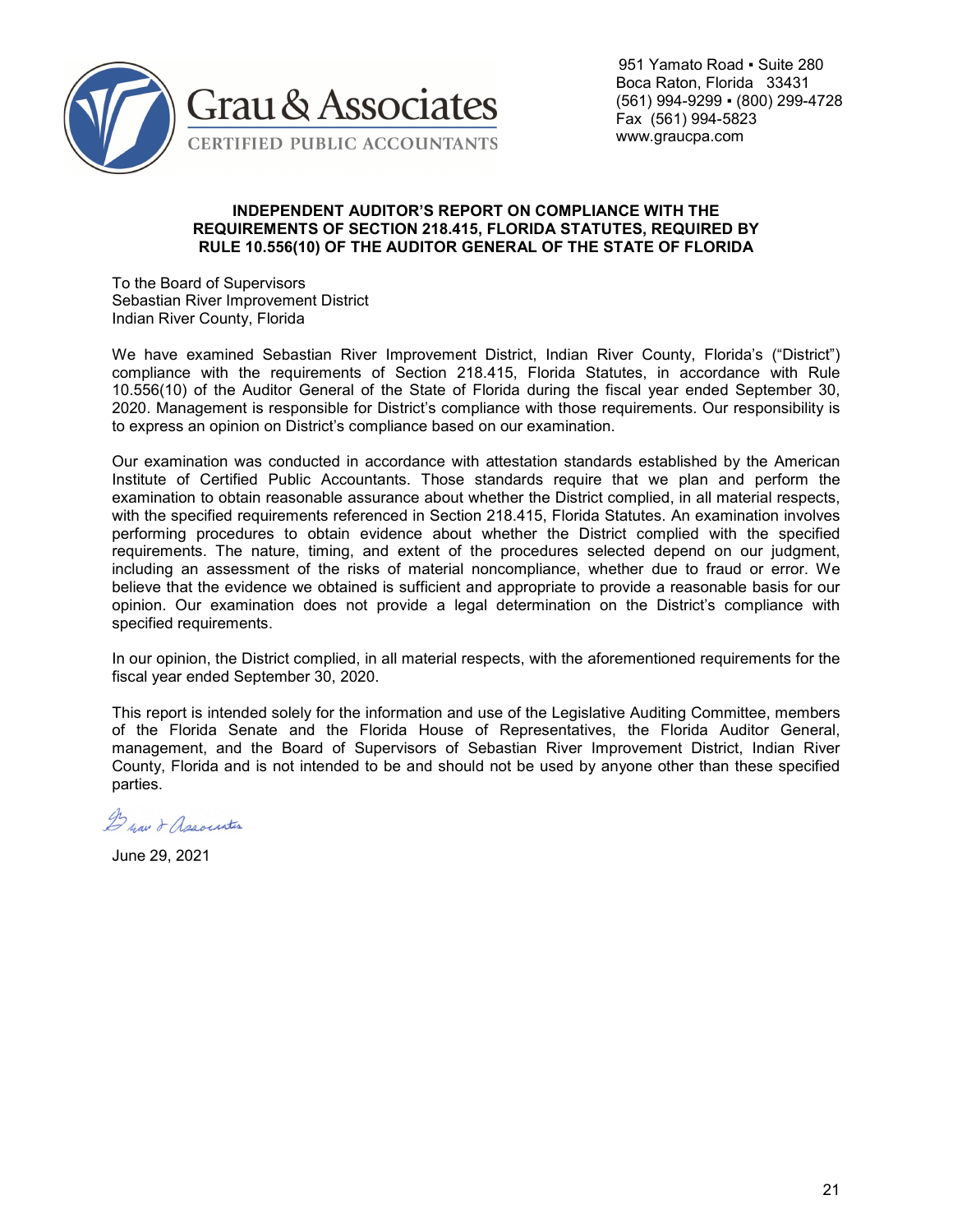

 951 Yamato Road ▪ Suite 280 Boca Raton, Florida 33431 (561) 994-9299 ▪ (800) 299-4728 Fax (561) 994-5823 www.graucpa.com

## **MANAGEMENT LETTER PURSUANT TO THE RULES OF THE AUDITOR GENERAL FOR THE STATE OF FLORIDA**

To the Board of Supervisors Sebastian River Improvement District Indian River County, Florida

## **Report on the Financial Statements**

We have audited the accompanying basic financial statements of Sebastian River Improvement District ("District") as of and for the fiscal year ended September 30, 2020, and have issued our report thereon dated June 29, 2021.

## **Auditor's Responsibility**

We conducted our audit in accordance with auditing standards generally accepted in the United States of America; the standards applicable to financial audits contained in G*overnment Auditing Standards,* issued by the Comptroller General of the United States; and Chapter 10.550, Rules of the Florida Auditor General.

#### **Other Reports and Schedule**

We have issued our Independent Auditor's Report on Internal Control over Financial Reporting and Compliance and Other Matters based on an audit of the financial statements performed in accordance with *Government Auditing Standards;* and Independent Accountant's Report on an examination conducted in accordance with *AICPA Professional Standards*, Section 601, regarding compliance requirements in accordance with Chapter 10.550, Rules of the Auditor General. Disclosures in those reports, which are dated June 29, 2021, should be considered in conjunction with this management letter.

#### **Purpose of this Letter**

The purpose of this letter is to comment on those matters required by Chapter 10.550 of the Rules of the Auditor General for the State of Florida. Accordingly, in connection with our audit of the financial statements of the District, as described in the first paragraph, we report the following:

## **I. Current year findings and recommendations.**

- **II. Status of prior year findings and recommendations.**
- **III. Compliance with the Provisions of the Auditor General of the State of Florida.**

Our management letter is intended solely for the information and use of the Legislative Auditing Committee, members of the Florida Senate and the Florida House of Representatives, the Florida Auditor General, Federal and other granting agencies, as applicable, management, and the Board of Supervisors of Sebastian River Improvement District, Indian River County, Florida and is not intended to be and should not be used by anyone other than these specified parties.

We wish to thank Sebastian River Improvement District, Indian River County, Florida and the personnel associated with it, for the opportunity to be of service to them in this endeavor as well as future engagements and the courtesies extended to us.

De yau & Association

June 29, 2021